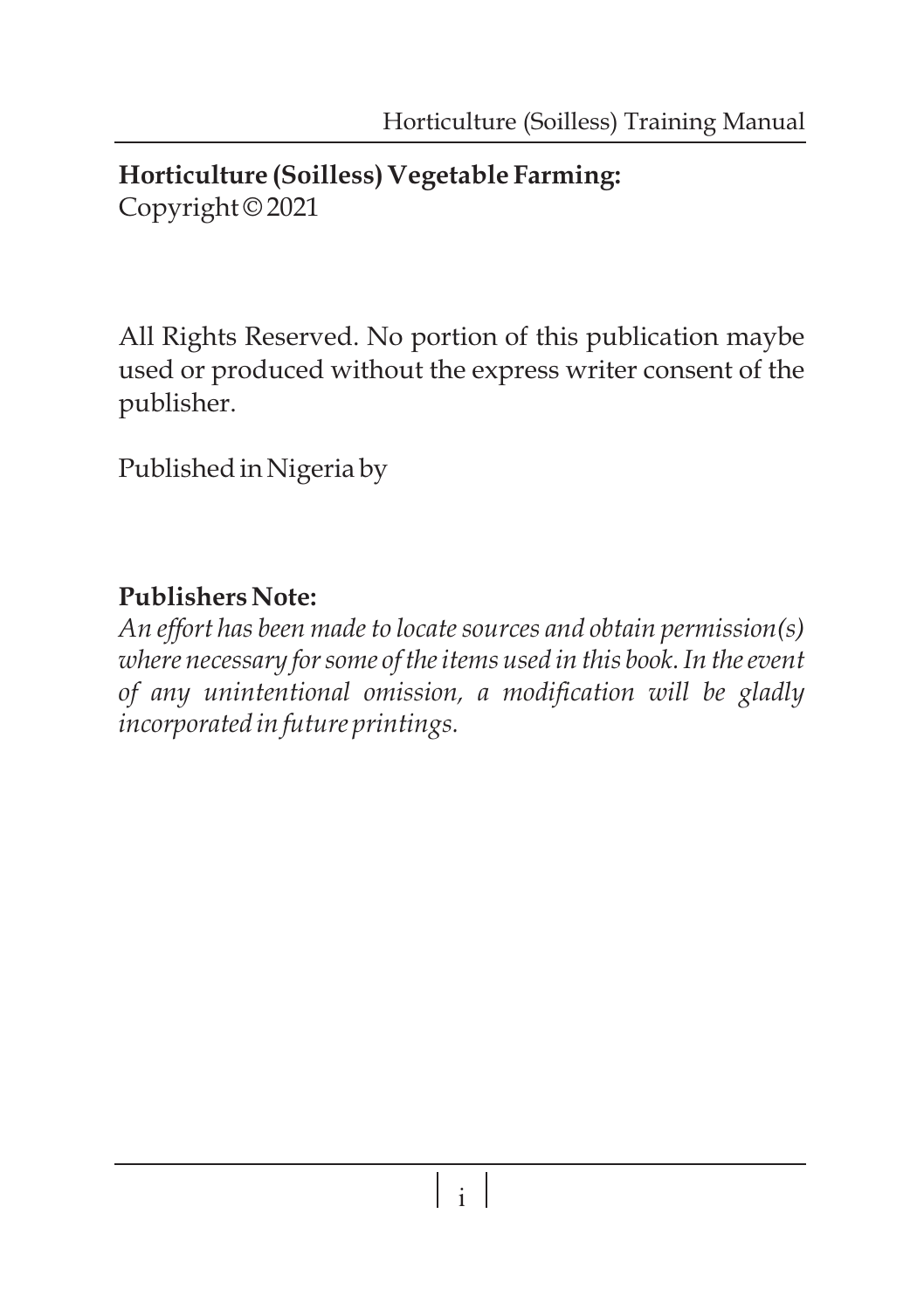# **TABLE OF CONTENTS**

Acknowledgements Introduction Urban Agriculture Soilless (Hydroponics) farming system Hydroponics processes Hydroponics mediums Properties of a perfect medium Hydroponics technology Need for hydroponics Greenhouse technology for hydroponics Components of a greenhouse Crops grown in greenhouse hydroponics system Vegetable Seedling Production Plant Nutrition Common pests and diseases and control 30 References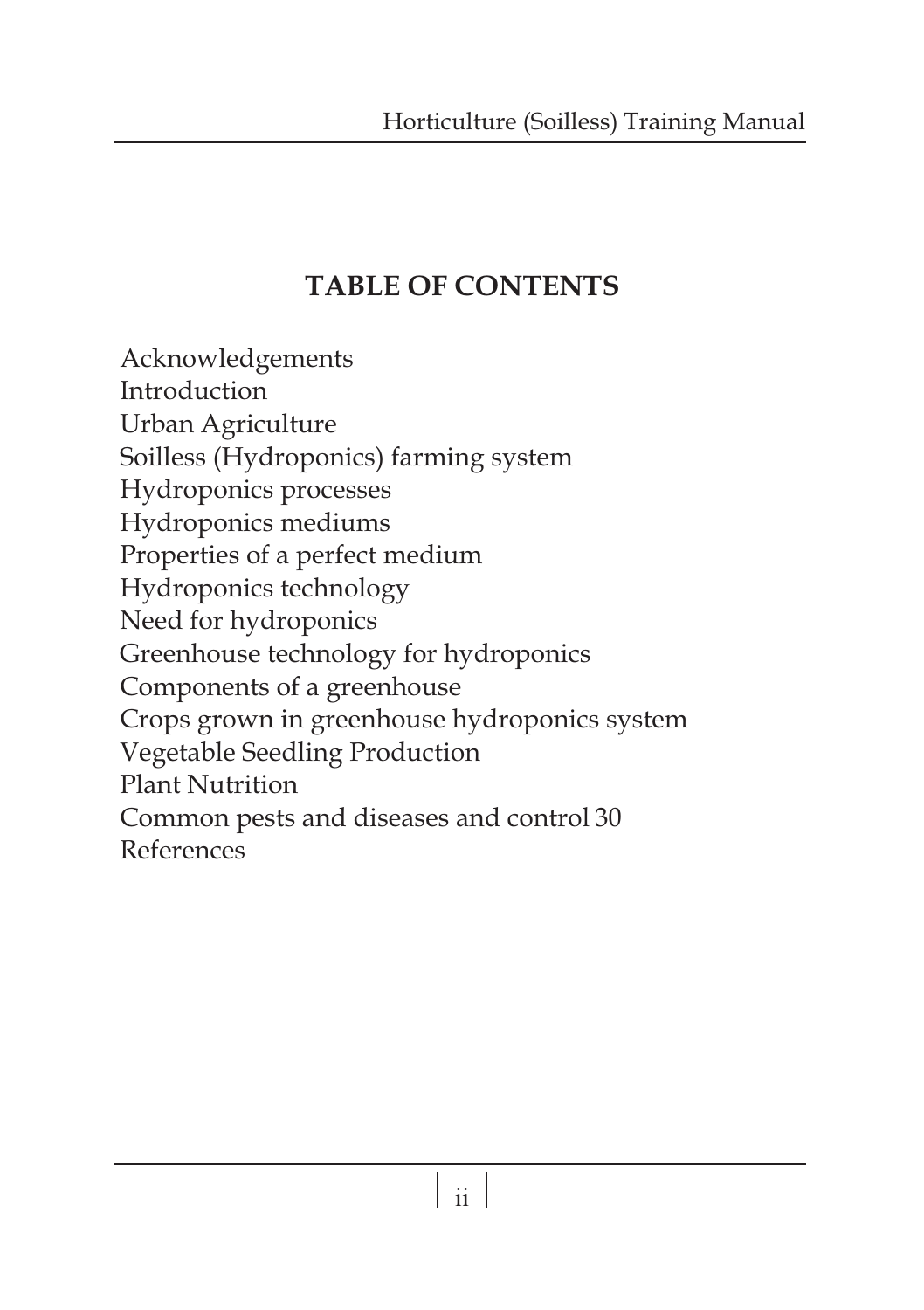## **ACKNOWLEDGEMENTS**

This manual is a publication prepared by Africa Projects Development Centre (APDC) for the IFAD-Integrated Agribusiness Hub Project. The project is implemented in partnership with IITA Ibadan.

International Institute of Tropical Agriculture ©2021

This publication may be reproduced in its entirety or in parts for non-commercial applications provided that the project and organizations are acknowledged.

Front cover photo: A picture of Horticulture (soilless) vegetable system. (Photo credit: APDC)

Correct Citation: Training Manual on Horticulture (Soilless) Vegetable Farming. A publication of the IITA/IFAD integrated agribusiness hub project, Nigeria.

Disclaimer: The copyright owner shall not be liable for technical or other errors or omissions contained herein. The reader/user accepts all risks and responsibility for losses, damages, costs, and other consequences resulting directly or indirectly from using this information.

Enquiries: International Institute of Tropical Agriculture (IITA). IITA, PMB 5320, Ibadan, Oyo State, Nigeria. Fax: +234 8039 784477. Email: iita@cgiar.org or Africa Projects Developments Centre, (APDC). APDC, Plots 17/18/27 FRCN Layout, Gwagwalada, Abuja Nigeria. www.apdcgroup.org Contact; 0811815111. Email: admin@apdcgroup.org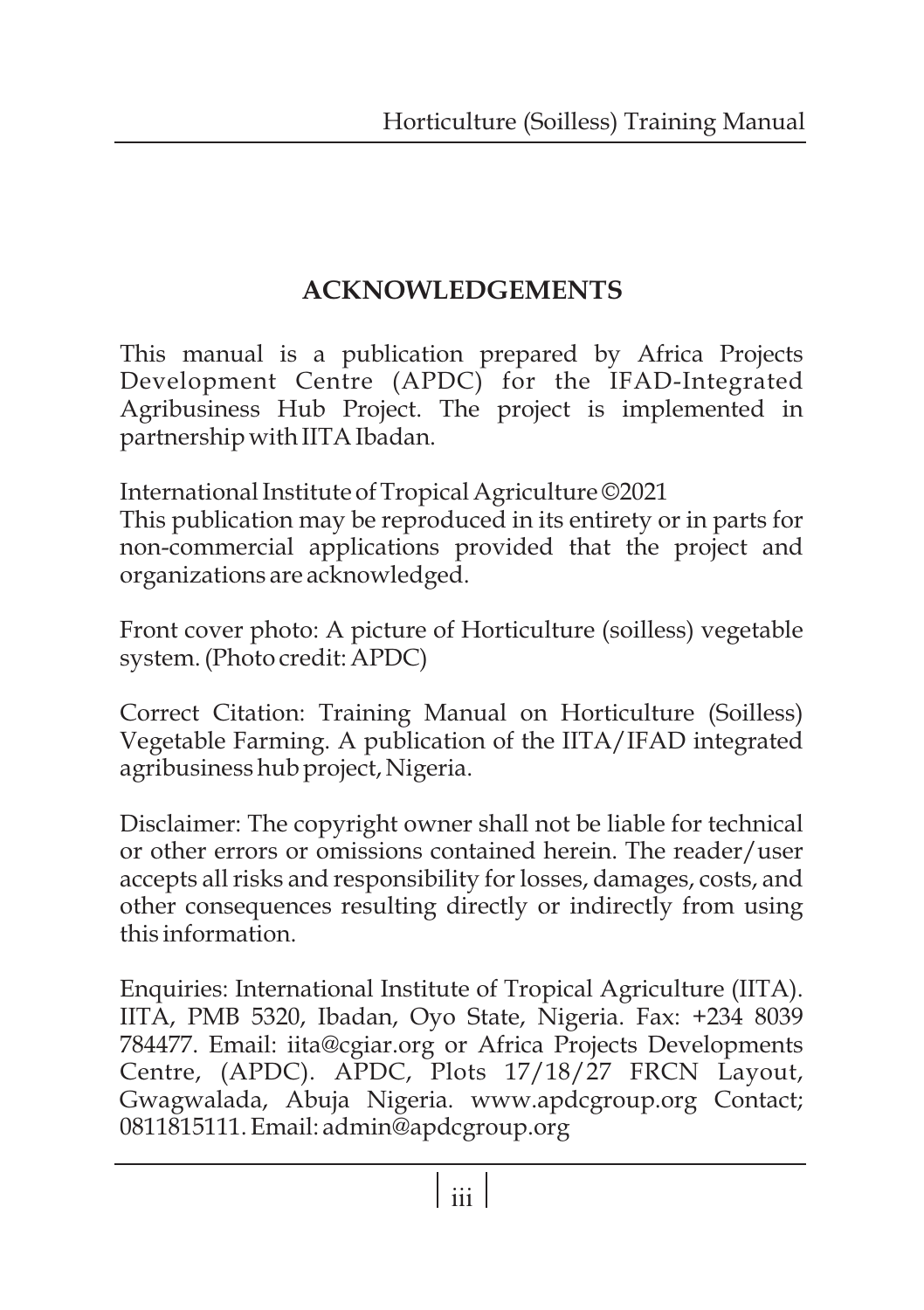# **INTRODUCTION**

In Nigeria, food production is depended on the soil as a growing medium for crops. Sadly, soil degradation (particularly desertification) has been identified as the major challenge facing Nigeria soils and has rendered most soils unsuitable for food production in the country. Nwafor (2006) estimated that the areas already lost to desertification in Nigeria is about 351,000 km sq out of the 923,768 km sq of the country landmass and this is said to be moving from less than 1 km to about 15 km per year. This endemic environmental problem has however adversely affected the country's food production system.

In addition to this, the use of soil for food production in order to feed Nigeria ever-growing population is also been stiffly competed with by the need for shelter, transport, urbanization and industrialization, policy inconsistency, and other socioeconomic needs. There is therefore an urgent need to opt for an additional means of food production in order to complement the existing traditional (soil) farming system so as to boost food production in the country. Food and Agriculture Organization (FAO) in 2016 declared the soilless farming system as a sustainable agricultural practice that possesses a more sustainable solution to the challenges of soil farming. This, however, would complement the soil farming in order to improve food crop production in Nigeria especially in the urban areas with little agricultural lands.

v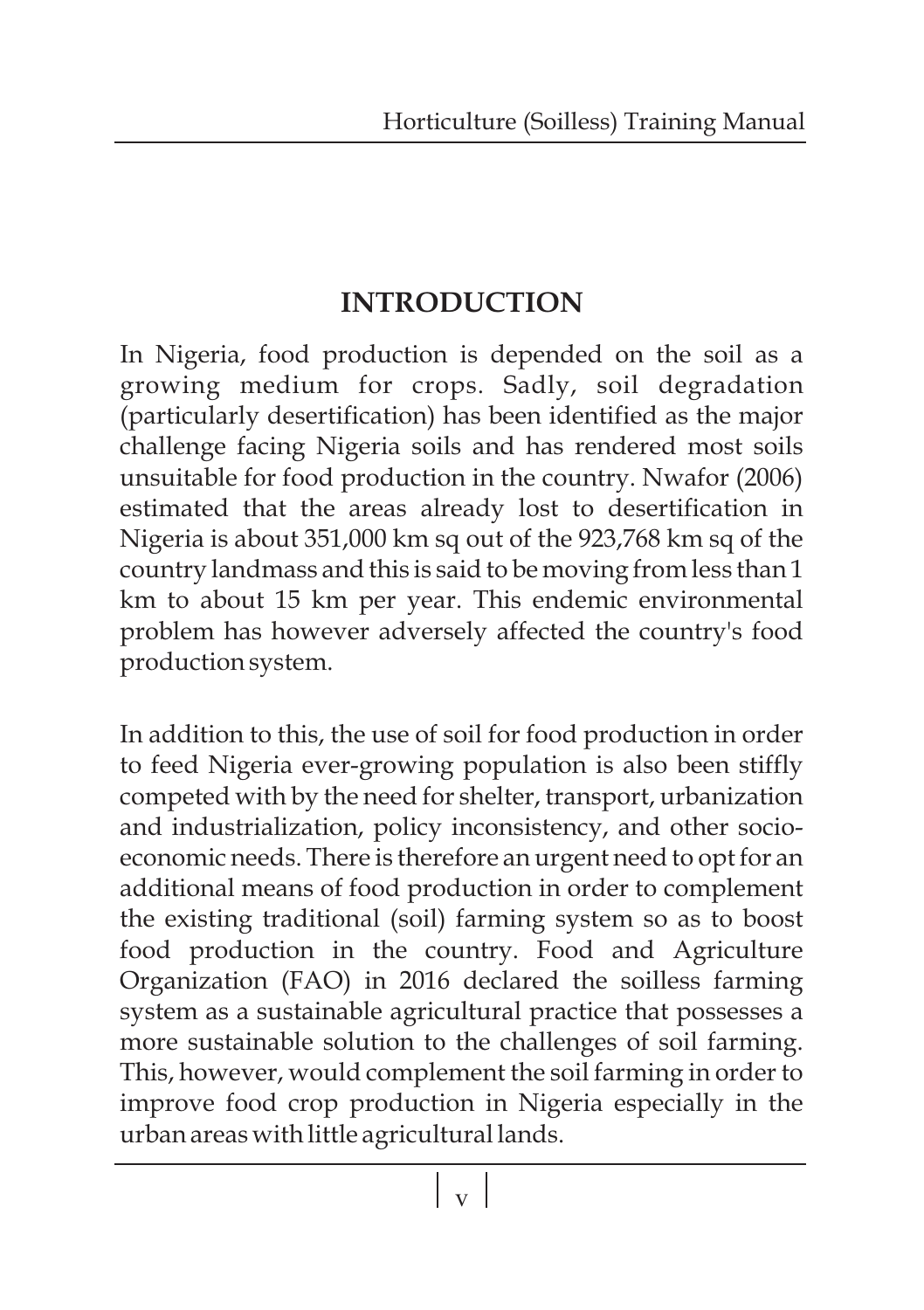# **URBAN AGRICULTURE**

Urban Agriculture in tandem with Urban Horticulture has gained enormous attention in recent years. This is because of the need to meet a part of the food demands of the urban dwellers and it is also a source of income for the urban poor. According to (Olawepo 2012), Urban agricultural activities include: horticulture (vegetables, fruit, and ornamental crops grown on roof tops, in backyards, in vacant lots of industrial estates, along canals, on the grounds of institutions, on roadsides, in small and medium-sized farms, in containers, or in hydroponic solutions; aquaculture (cultivation of fish, shellfish, vegetables, or other natural produce in tanks, ponds, rivers, and coastal bays); livestock production (raising animals in backyards, on verandas, on roadsides, in poultry sheds, and dairy farms); and forestry (managing fuel and timber producing woodlots, vineyards, orchards, berry patches, and street and backyard trees).

However, much of what is known as urban agriculture is basically gardening combined with elements of farming (Halder, Agüero, Dolle, Fernández, Schmidt, & Yang, ).Urban agriculture can be located within (intra-urban) 2018 or on the fringe (peri-urban) of a town, city or metropolis (**Kuhns, Geoffriau, Vidal-Beaudet, Galopin, Orsini, Sanyè-Mengual,... & Gianquinto, 2017).** According to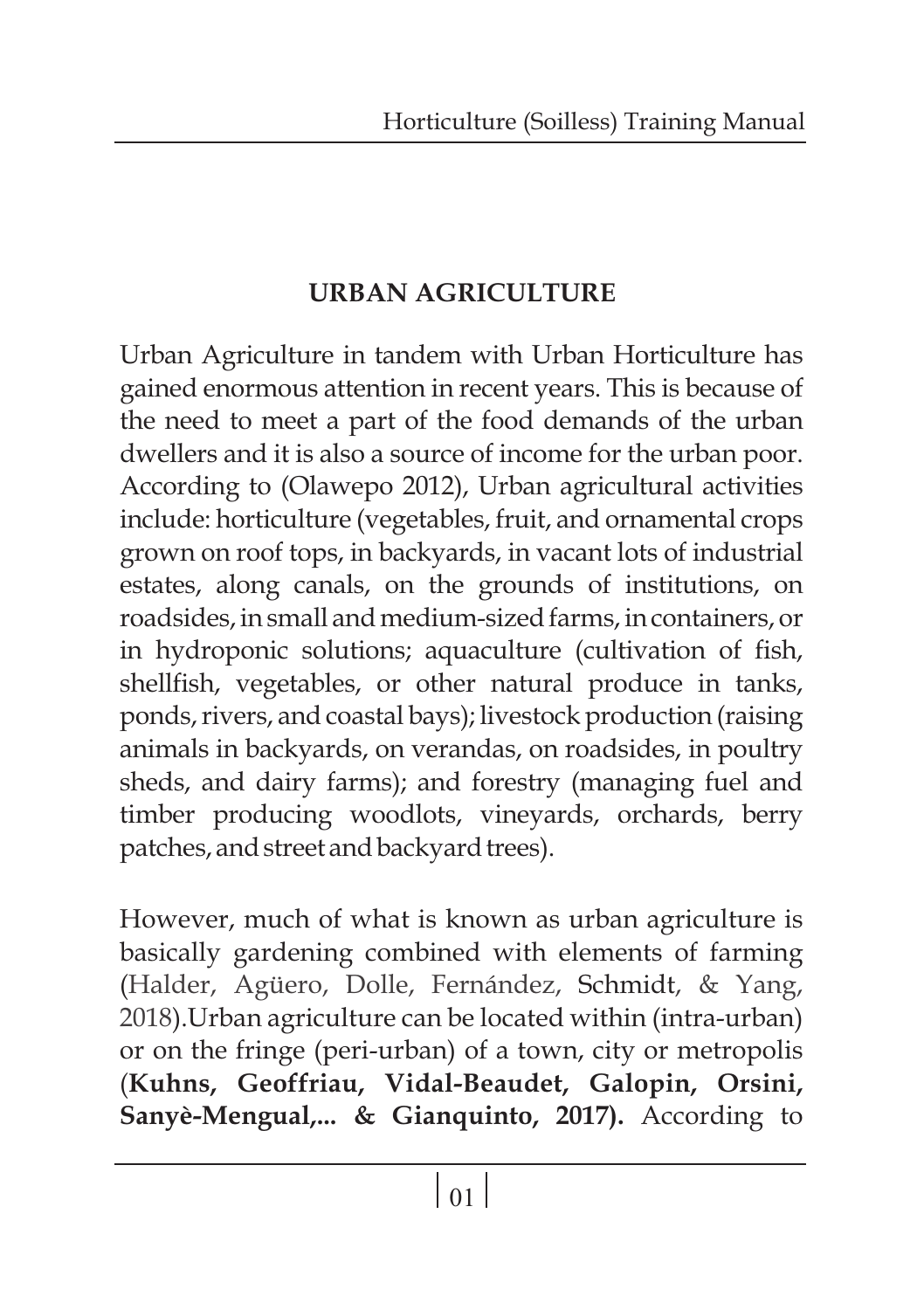Koski and Rangarajan (2013), Urban agriculture takes place in close proximity to neighbors and within communities and the success of such farm is often dependent on the support of those neighbors and communities. In order to gain and maintain that support, urban farmers must be careful to minimize disturbance or annoyance to others, such as by:

- I. Acting in accordance to community standards of aesthetics by keeping things tidy, keeping less attractive equipment and structures away from streets and pedestrian rights of way, keeping compost piles contained, and planting flowers or other decorative plants;
- ii. Maintaining farm sites by picking refuse up on a regular basis, mowing, controlling weeds in pathways, repairing and maintaining fences and structures, and so on; and
- iii. Preventing nuisance conditions such as loud noises or offensive odors by carefully maintaining compost and other organic fertilizers, applying manure, fish emulsion, or other fertilizers in accordance to neighbor activities, and properly keeping urban livestock.

Smit, Ratta, and Bernstein (1996), affirmed that urban farming usually involves technologies such as shallow-bed gardening, that is, with beds made of non-soil organic matter; soil-less farming or hydroponics, aeroponics; container farming; and bio-intensive gardening. The competitive advantage of urban farmers comes from their closeness to the market, which reduces transportation and storage costs, allows fresher products to be marketed, and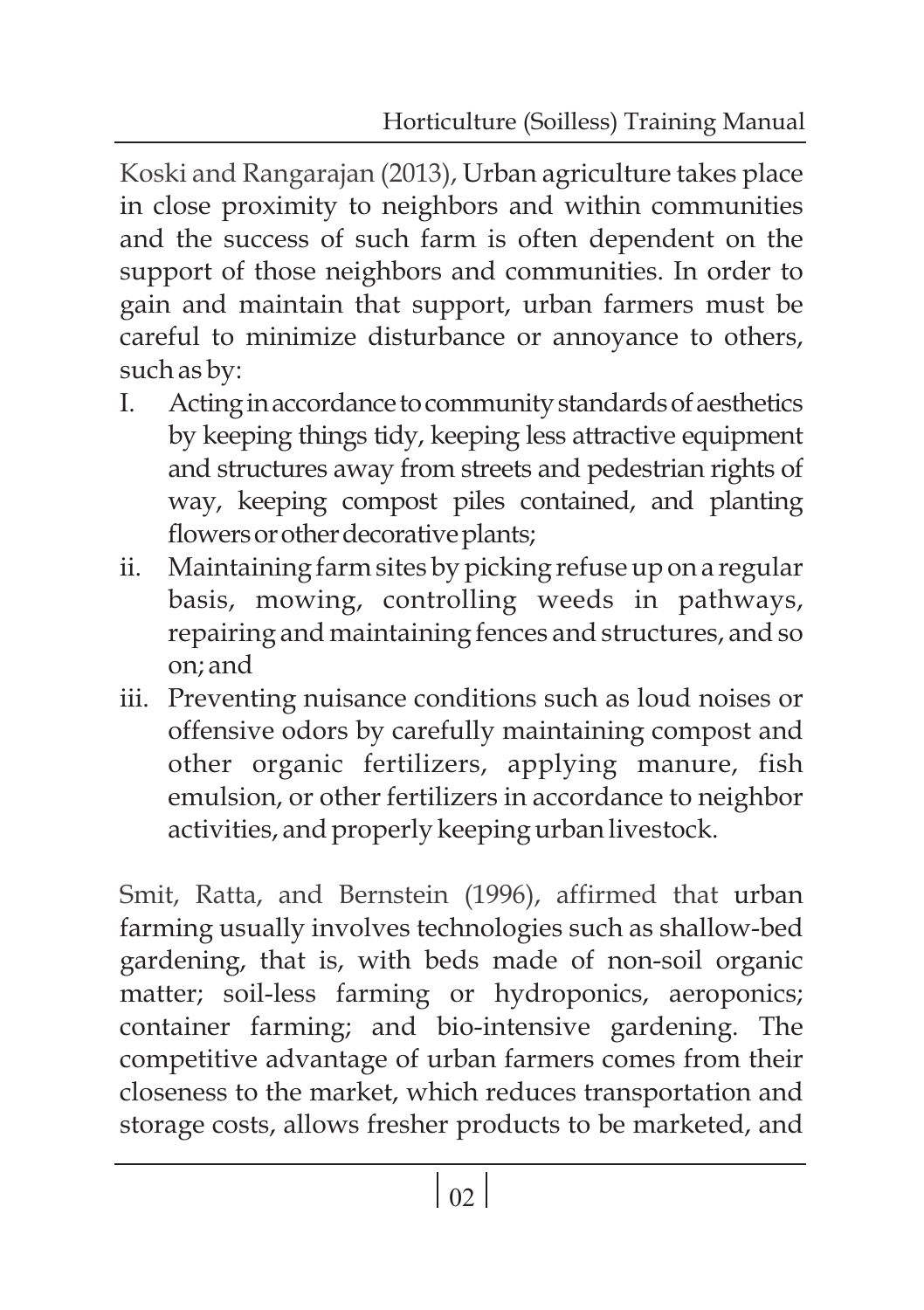allows farmers to closely monitor the market and respond quickly to market demand. The spaces urban farmers cultivate differ among cities, but are most likely to be small plots in low-density settlements.

Majorly, urban farming is located where the land is either not suitable for building or is awaiting development, rather than land that is particularly suitable for farming. Among the advantages of urban agriculture include food production in urban areas which has a substantial multiplier effect on the city economy; its role in poverty alleviation can also not be overlooked. Unemployed and partially employed persons, youth, home-bound mothers, and elderly persons can supplement family food and income through small-scale urban farming. Urban agriculture can be planned and managed along with rural agriculture to improve the performance of the food-related sectors of the economy.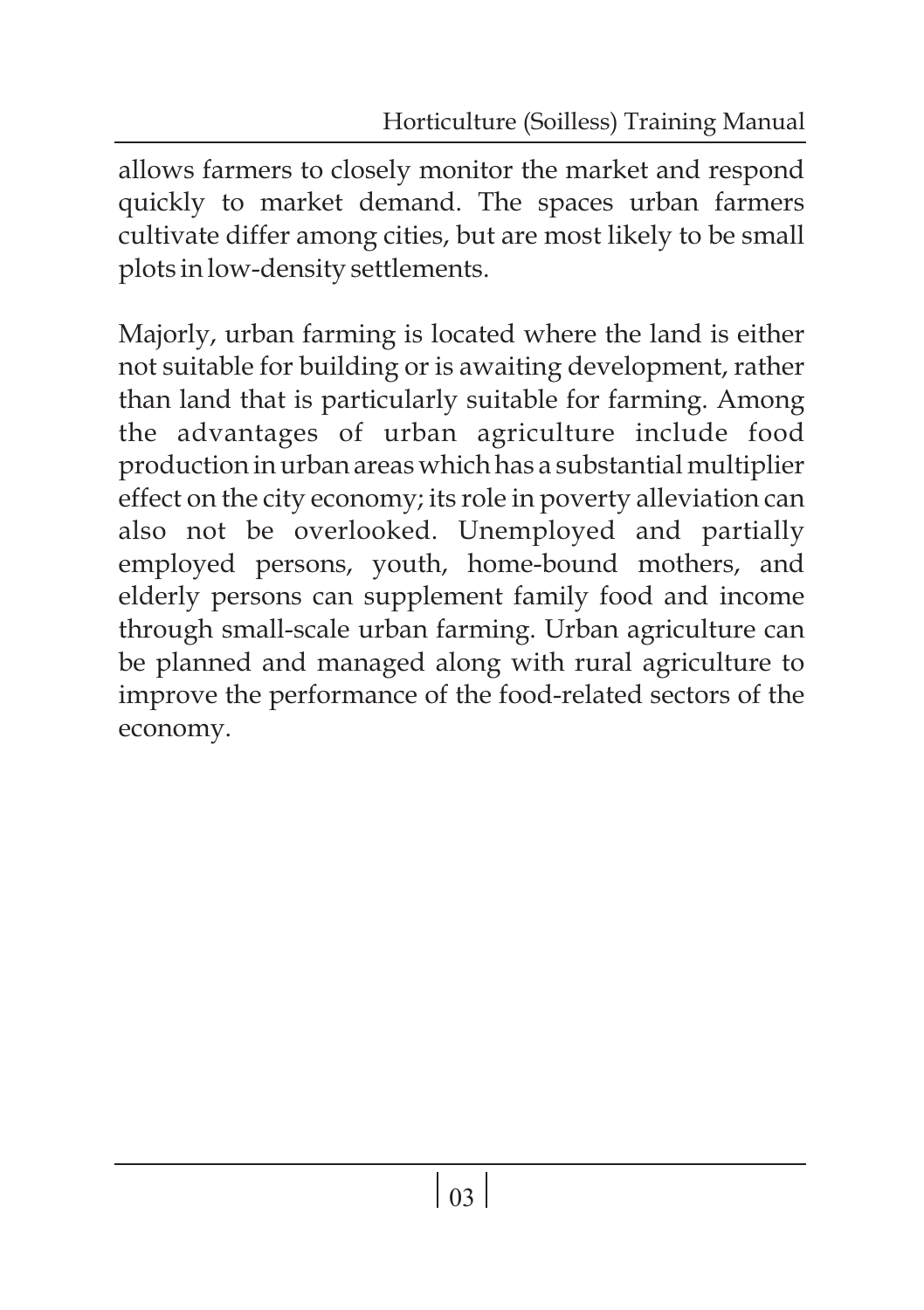# **SOILLESS (HYDROPONICS) FARMING SYSTEM**

Soilless farming is any method of growing plants without the use of soil as a rooting medium, in which the nutrients absorbed by the roots are supplied via the irrigation water. The nutrients to be supplied to the crop are dissolved in an appropriate concentration in the irrigation water and such solution is referred to as nutrient solution.

Hydroponics is a soilless, dirt-free, space saving and most importantly water effective method and approach of growing our numerous fruits and vegetables. This system is not new but not a popular practice in Africa. However, modern Hydroponics has been used widely in commercial greenhouses as well as at homes for over 30 years now.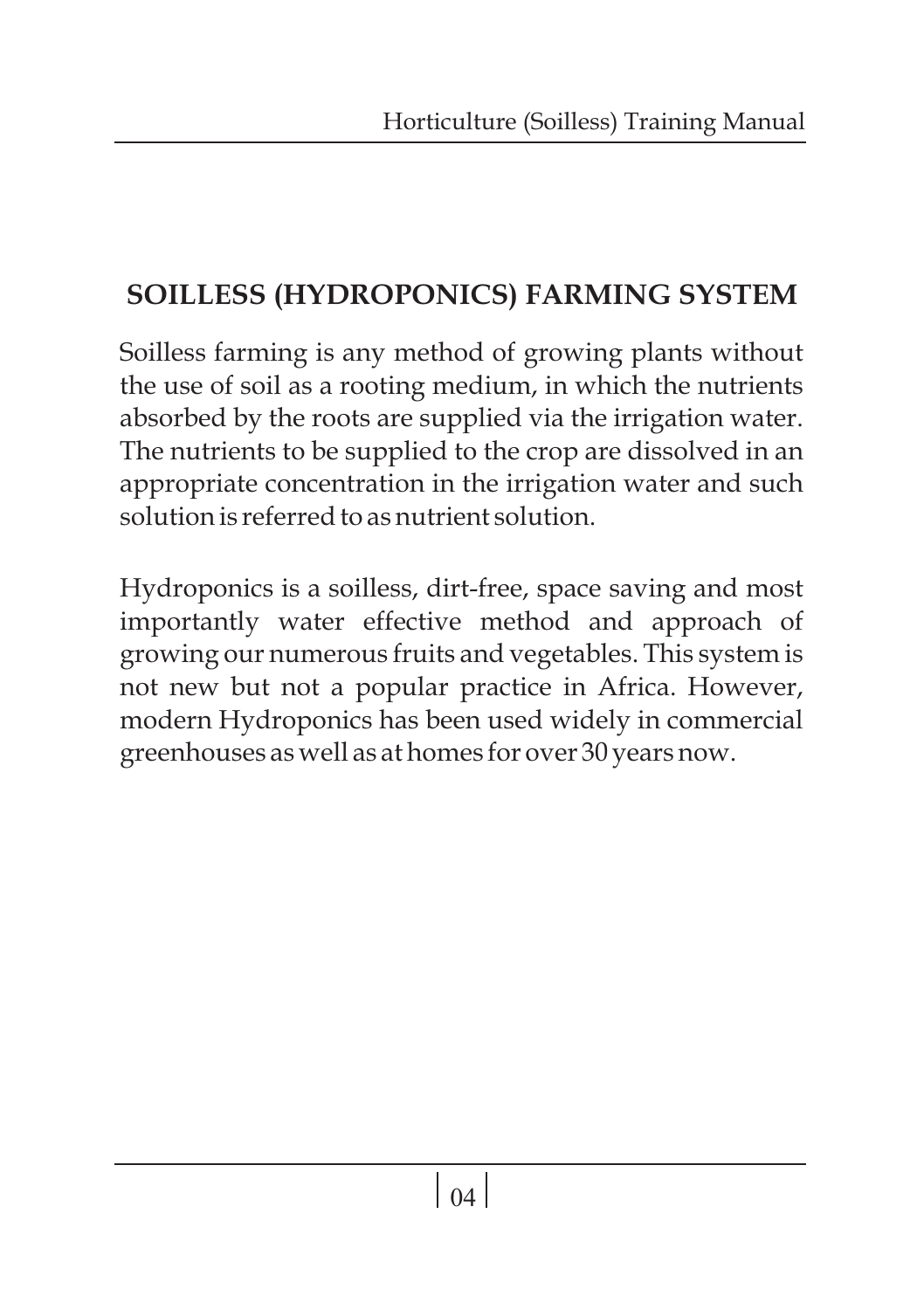# **HYDROPONICS PROCESSES**

Hydroponics operates on a simple principle that as long as you are able to provide plants with what they need, those plants will grow very well. In this sense, Hydroponics is invented to help Mother Nature in cases where availability of arable land is limited. Hydroponics replaces the soil with water and the growing media in a controlled growing environment. The growing media can be Water, Sawdust, Rock wool, Coco coir, Peat, Vermiculite, Perlite, Pumice, and Rice hulls among others. Their main role is to transfer the nutrients in the water and keep the roots oxygenated.

Nutrients are added to the water and are moved to the growing media and through the plant roots usually by a pump. The interval of each action is often set by a timer. Hydroponics is usually grown indoors or in a greenhouse. This means growers will take full management of the environment - climate, temperature, lights, ventilation, and so on.

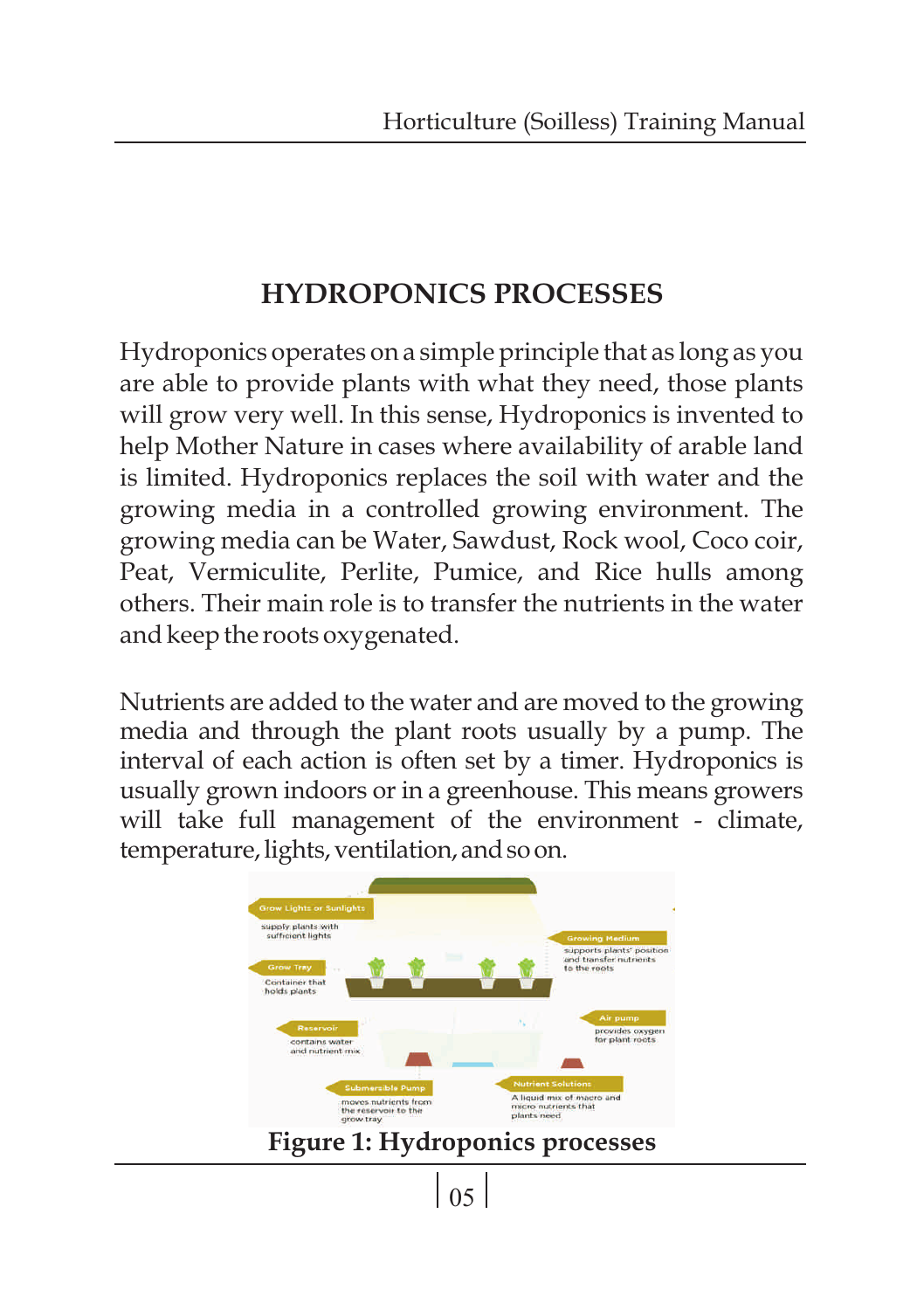# **HYDROPONICS MEDIUMS**

In hydroponics farming, soil-free growing mediums are used. The less medium a system requires the easier and less expensive it is to operate. This is a major consideration for those intending to make profits from hydroponics farming. The following mediums are commonly used in soilless farming:

**i. Perlite:** Perlite has been around longer than any other soilless growing medium. It granules are very light and originate from a silicone mineral that forms in volcanoes. This medium is available from merchants in small to large bags for addition to growing mediums to increase drainage and aeration in the soil.



**Figure 2: Perlite**

**ii. Vermiculite:** This compound contains both potassium and magnesium. It holds a lot of water and aids in drainage and aeration of the soil, though it is less durable than some other mediums, such as sand and perlite.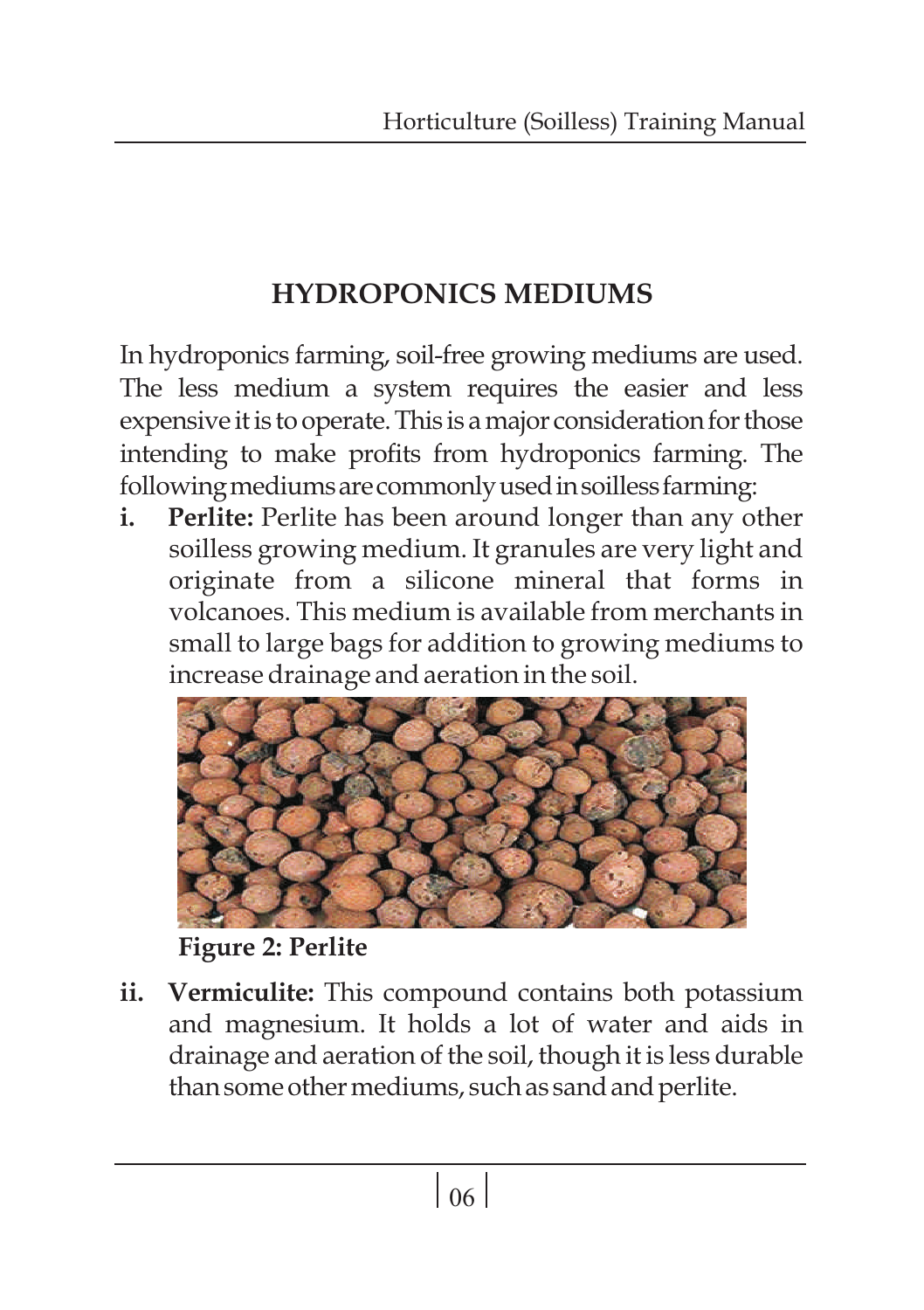

**Figure 3: Vermiculite**

**iii. Coco coir:** This is a completely organic medium made from shredded coconut husks. It is also known as Ultrapeat, Coconut coir and Coco-tek. It combines the water retention of vermiculite with the air retention of perlite. Finely shredded and steam sterilized, cocopeat offers plants an ideal rooting medium that also offers protection against root diseases and fungus. And unlike peat moss, which is rapidly becoming depleted from overuse, coir is a completely renewable resource.





**Figure 4: Coco coir block 5kg Figure 5: Dissolved Coco coir**

**iv. Peat Moss:** Peat moss retains moisture in growing mediums. Many brands of prepackaged potting soil include peat moss for use in container plants that require excess moisture. Tropical plants require extra moisture and warmth to grow and flourish.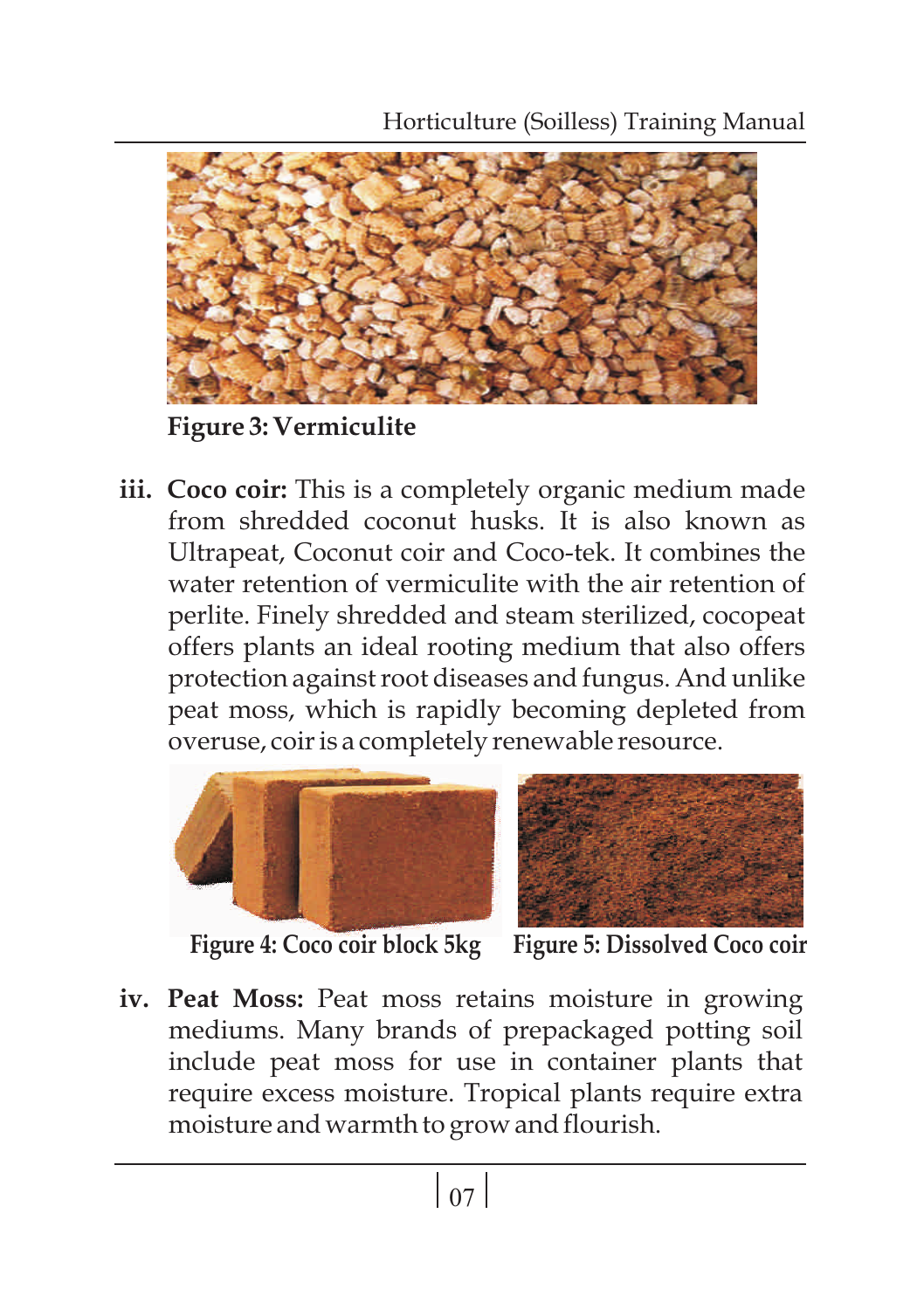## Horticulture (Soilless) Training Manual



**Figure 6: Primasta Peat Moss Bag Figure 7: Primasta Peat Moss**

**v. Rockwool:** This is spun wool from basalt rock, a type of lava rock, and is similar to fiberglass and carbon fiber. Because it is a mineral, it does not degrade. Rockwool is sterile and therefore does not have any contamination issues. Although Rockwool has a pH 8.0 or more, it has a low buffering capacity and will not affect the pH of the nutrient solution or other substrates it comes in contact with. Because the water holding capacity of Rockwool is high, susceptible plants may get stem or root rot.



**Figure 8: Hydroponics rockwool**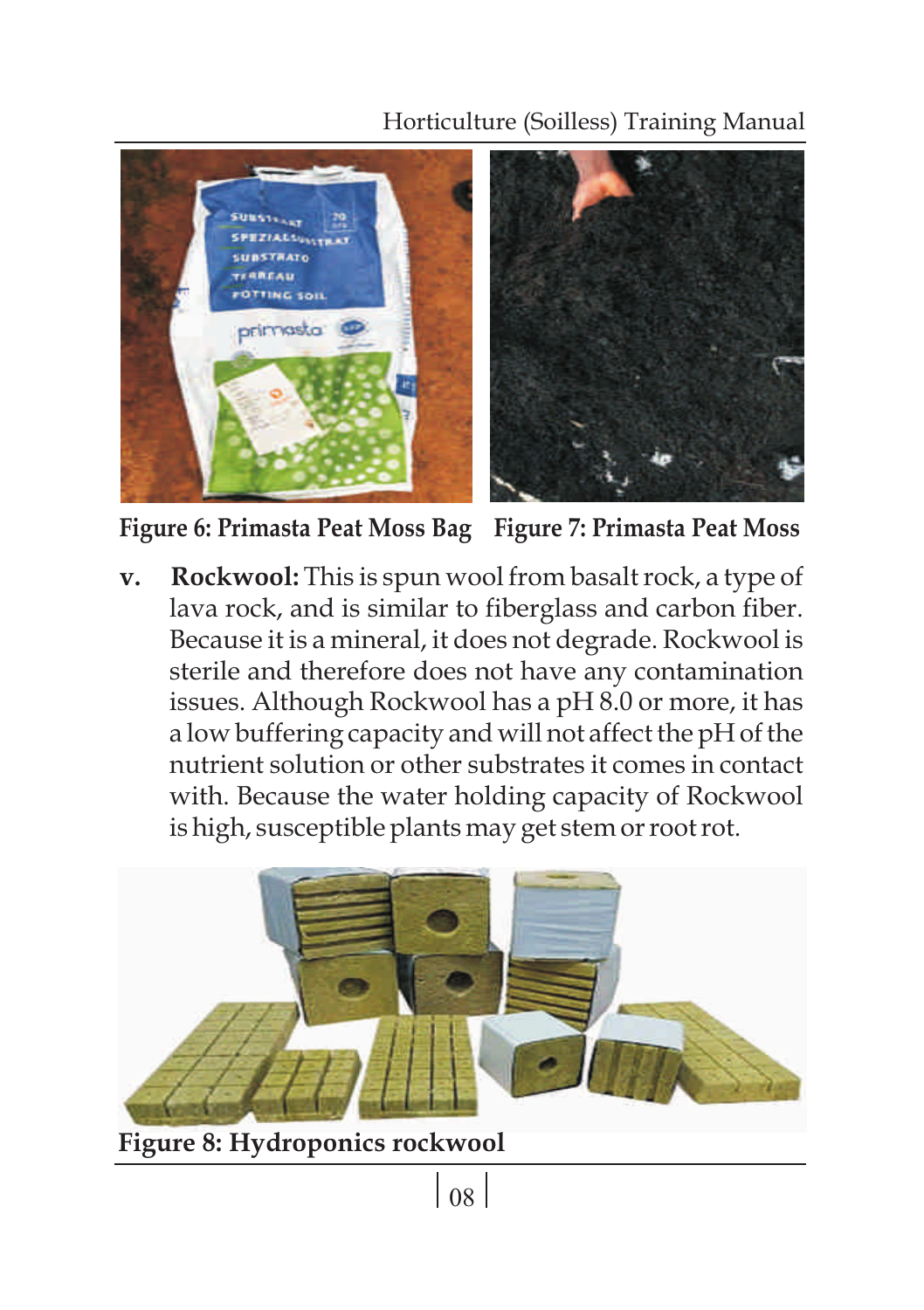**vi. Rice hulls:** are the outer husk or shell of the rice grain. After the rice grains are dried, the outer hulls are removed in the milling as a by-product. The rice hulls are thin, feather-light,and pointed in shape similar to rice grains. They do not decompose readily, lasting from 3to 5 years. They are neutral in pH and have no nutrients. Their smooth surface does not allow them to retain moisture. They are used in the raw state to free up heavy soils to help oxygenate the soils. They are also used as a hydroponic substrate. They are mixed with peat or coco coir, usually at 20% of rice hulls.



**Figure 9: Rice hulls**

# **Properties of a Perfect Medium**

- 1. Holds a uniform ratio of air to water
- 2. Helps to buffer pH changes over time
- 3. Is easily flushed and re-wets easily after being completely dehydrated as would be the case during storage
- 4. Is reusable or biodegradable to ensure safe disposal
- 5. Is inexpensive and easy to obtain
- 6. Should be lightweight and easy to work with both indoor and out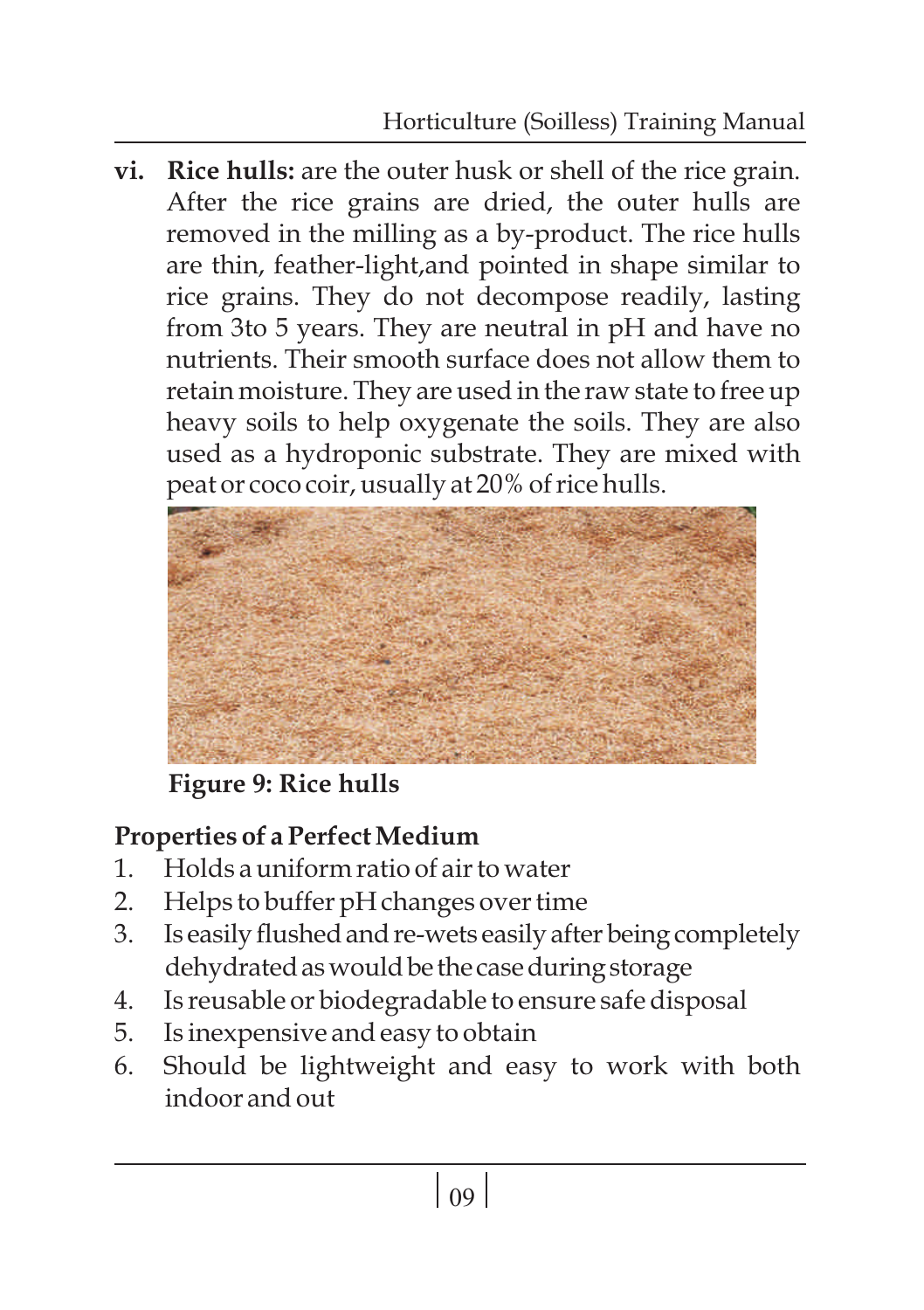# **HYDROPONICS TECHNOLOGY**

A hydroponic system should be designed to fulfill the specific requirements of plant with the most reliable and efficient method of nutrient supply. A hydroponics system must;

- i. Provide plant roots with a fresh, well balanced supply of water and nutrient
- ii. Maintain a high level of gas exchange between nutrient solution and roots
- iii. Protect against root dehydration and immediate crop failure in the event of pump failure or power outage.

Some of the common hydroponic technologies are:

- **i. Deep Water Culture (DWC):** this technique allows the plant to be grown in a bucket containing nutrient solution covered with a lid and the plants, contained in net pots, suspended from the centre of the cover. This system is aerated using an air pump as the covering of the bucket limits air-water exchange.
- **ii. Float Hydroponics (FH):** in this technique, floating materials such as polystyrene or Styrofoam are placed on a trough containing the nutrient solution. These floating materials are used to support each plant in a net pot which is placed in holes made on the material. Most float systems are long, rectangular reservoirs built out of cement or wood and lined with a durable polyliner.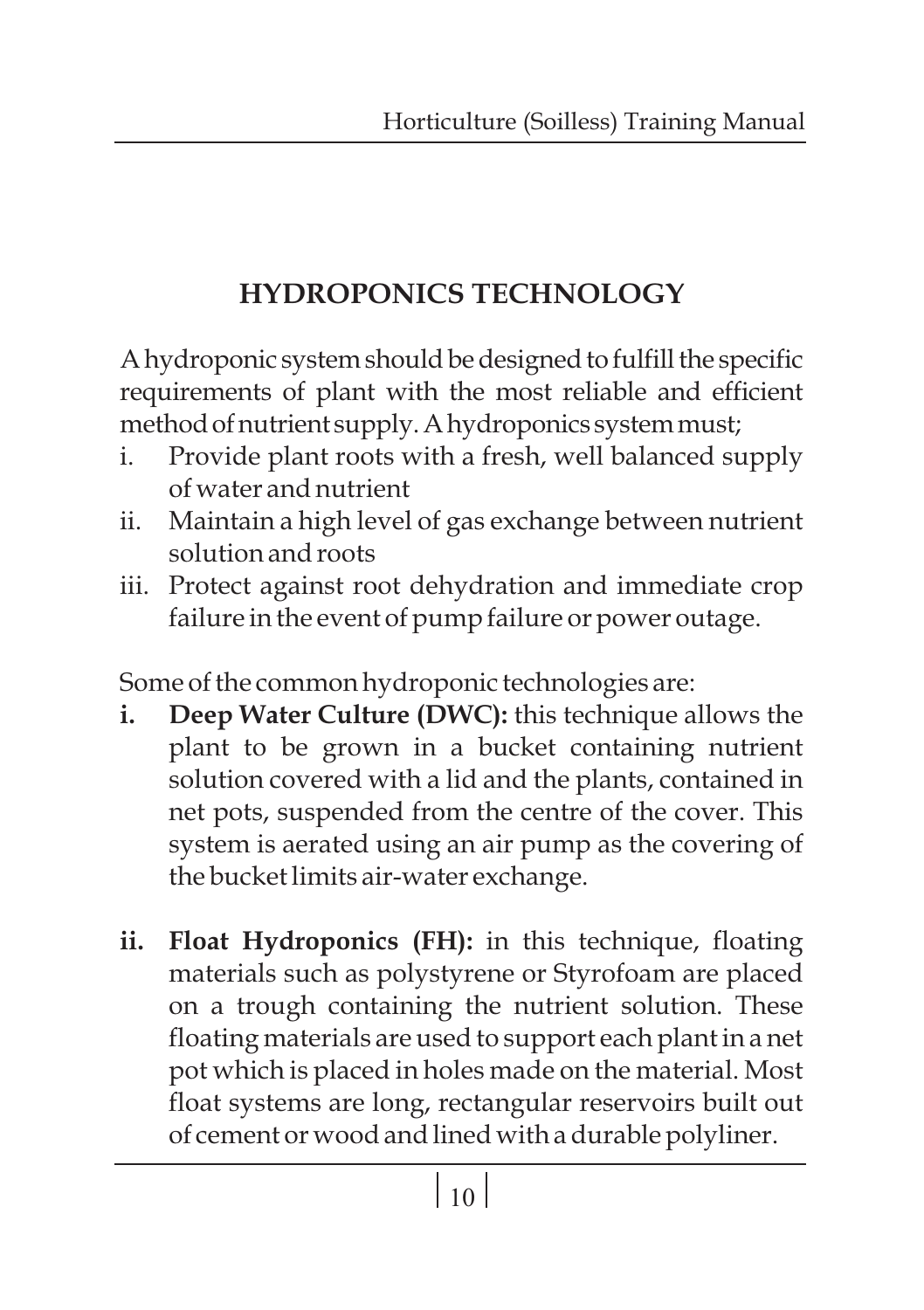Horticulture (Soilless) Training Manual



**Figure 10: Float Hydroponics (FH) Technique**

**iii. Nutrient Film Technique (NFT):** in this technique, a thin layer of nutrient solution is made to flow through an elevated channel (trough) within which the root of the plant lies. A thin layer of the nutrient solution allows the upper part of the plant root to be adequately oxygenated while the elevation of the channel is to allow nutrient solution to reach plants at the lower end. The nutrient solution may be delivered continuously in a 24-hour cycle, or intermittent (alternating watering and dry periods to increase root system oxygenation) or continuous recirculation during daylight hours and automated switching off at night.



**Figure 11: Nutrient Film Technique (NFT)**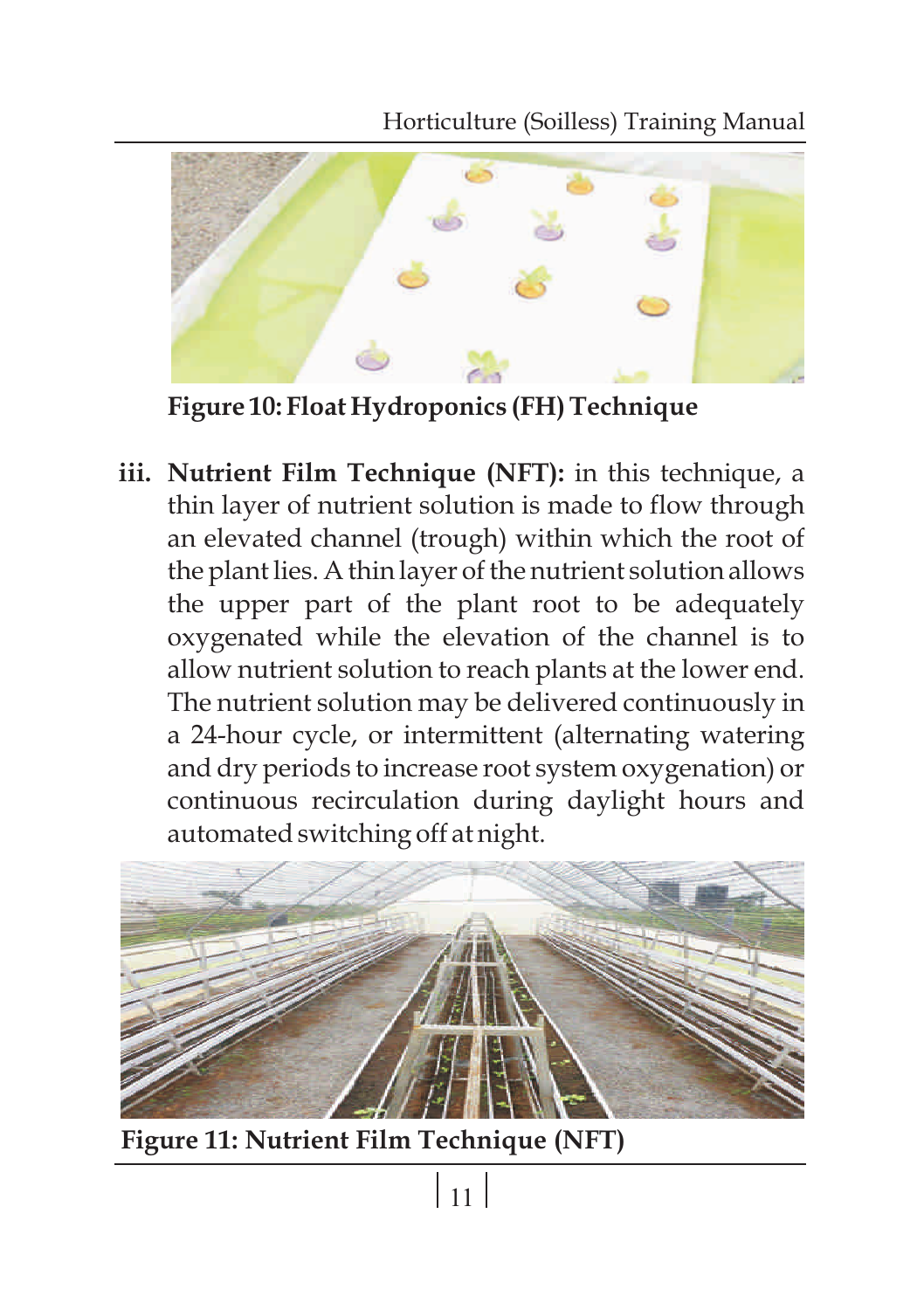**iv. Aeroponics:** this has to do with growing plants with their roots suspended while a fine mist of nutrient solution is continuously or intermittently applied. This is illustrated in figure 12. Here, a seedling is transplanted to an aeroponic system, the plant is suspended, foliage and roots free of obstructions, nutrient mix is sprayed or misted directly onto the roots through the nozzle, the reservoir holds nutrient mix, a pump supplies nutrient mix to the roots, and the timer controls the nutrient pump.



**Figure 12: Aeroponics System**

**v. Vertical farming:** Vertical farming is a system of soilless farming whereby plants are grown on shelves or storey buildings stake one above the other. This is most relevant in land scarce regions especially developed cities wanting to grow its own crops.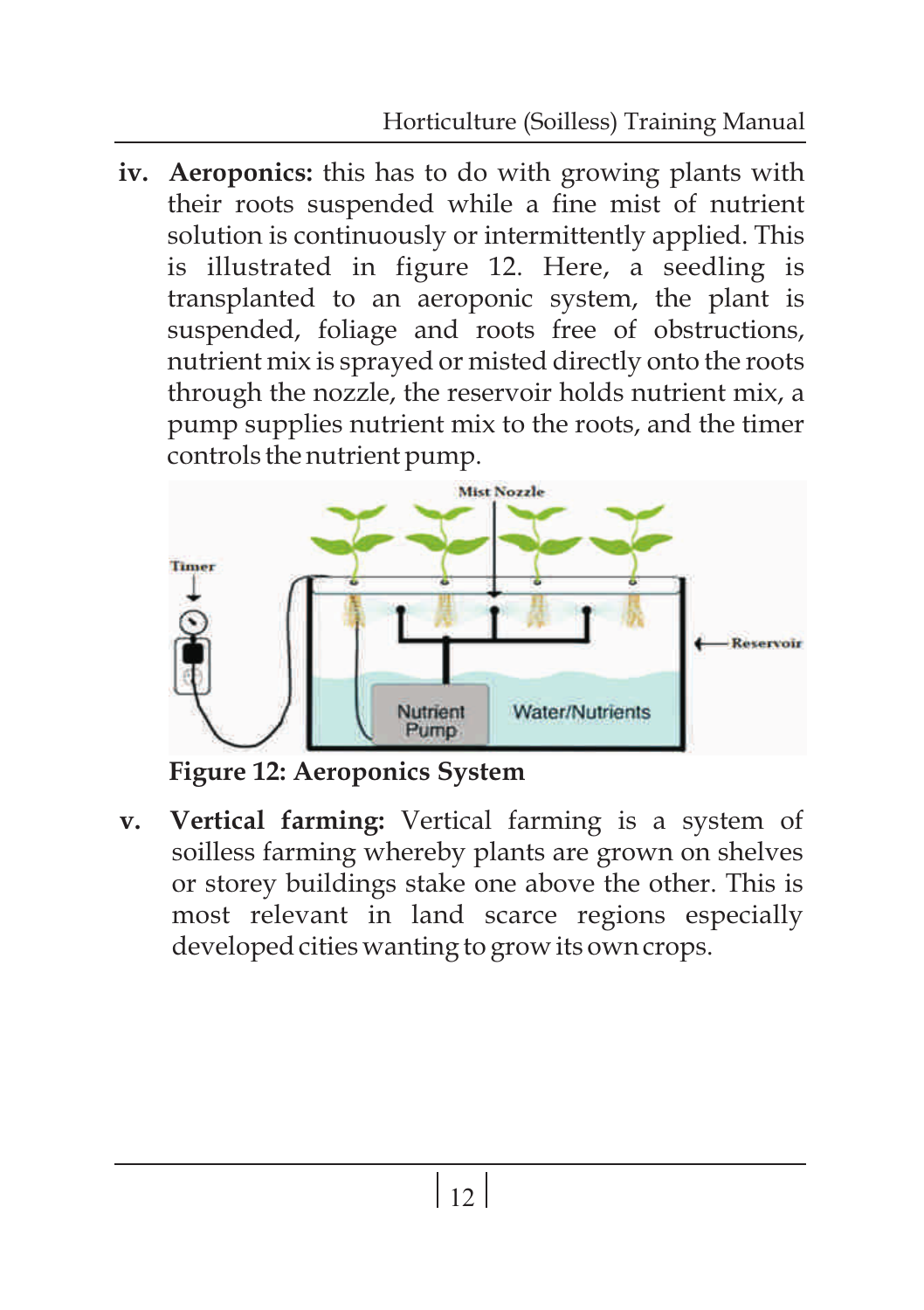Horticulture (Soilless) Training Manual



**Figure 13: Vertical hydroponics system**

**vi. Raft system:** this technique is use to grow lettuce and other short stature crops. In this method, plants are supported by basket fit into Styrofoam sheets that float upon a bath of nutrient solution. The nutrient solution is circulated and aerated from below to maintain a high level of dissolved oxygen and avoid stagnation. The raft system is a very economic means of producing quantities of lettuce and mixed in no time.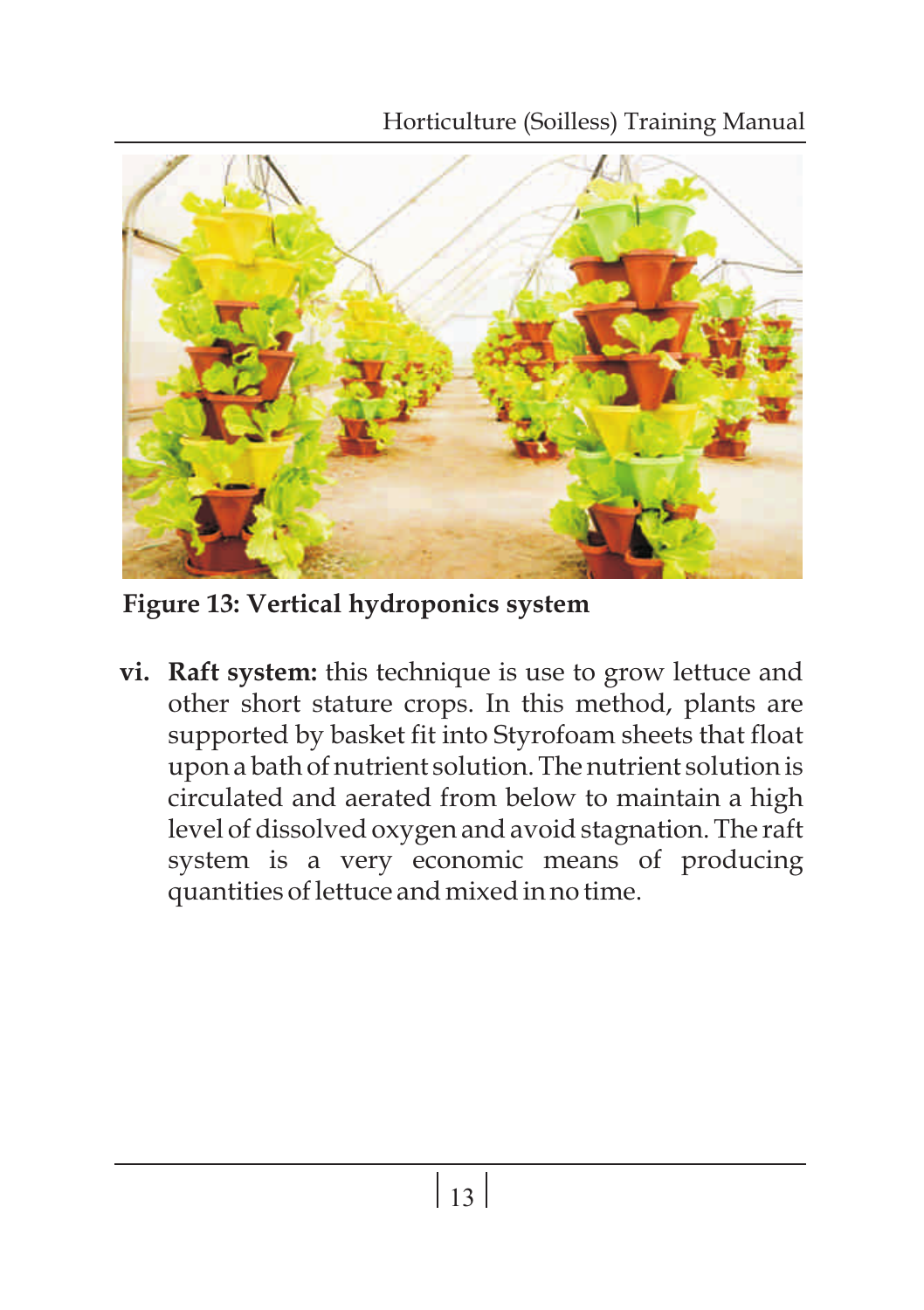# **NEED FOR HYDROPONICS**

Hydroponics comes up with several obvious benefits that the soils cannot compare to. Among which are:<br>i. Better growth rate: It is not uncommon

**i. Better growth rate:** It is not uncommon to see that hydroponically grown plants than enjoying a 20-30% better rate than those in the soil, grown in the similar conditions. This is because plant roots directly contact with the nutrients rather than searching for food in the soils. All of these energies will be instead consumed in its growth, and in producing fruits and flowers. Growers are also in charge of the whole growing system - nutrients, temperature, lights, and so on. By this, you can provide with the ideal conditions that plants require.



### **Figure 14: Hydroponic vs. Soil Growth for Tomato Growing**

**ii. Higher productivity:** in line with the need for food production to rise faster than population growth to ensure food security and nutrition improvement, crops grown under soilless farming techniques have been studied and observed to better and faster as they expend energy in leave and fruit development rather than in the development of roots systems in search for nutrients in the soil as in the case of geo-ponics.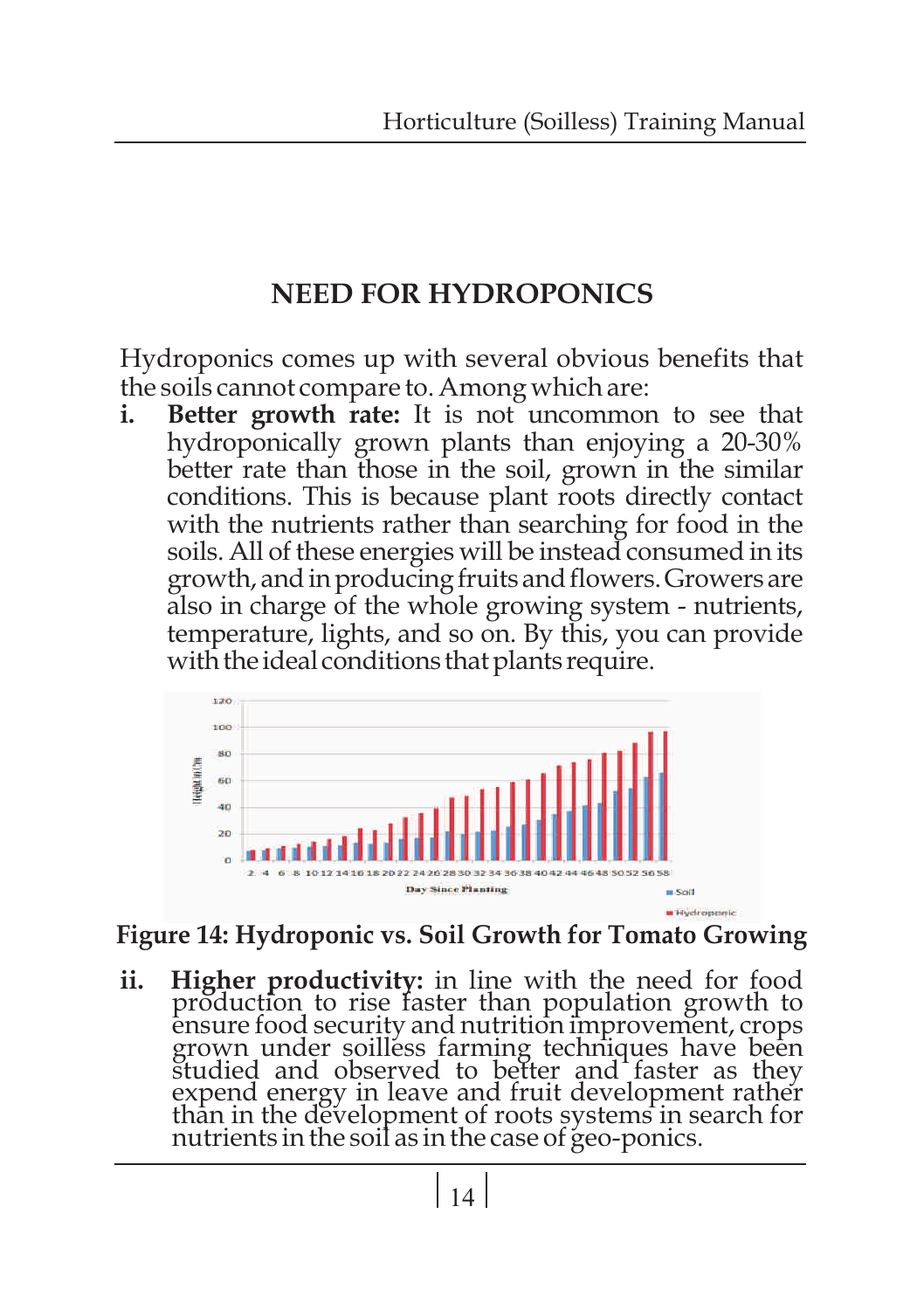- **iii. Reduced labor requirement:** the labor requirement in soilless farming is lesser as there are no soil to till, plough or ridge, no weeding to be done, no watering and requires less for pest control especially in greenhouses.
- **iv. Not season-bound:** plants grown in soilless farming are not affected by the season as they are constantly fed with the required nutrient and water to grow.
- **v. Low management cost:** cost of running the systems is usually low especially for the NFT system because these are kept running almost entirely automatic and each input is expected to last for years.
- **vi. No weed competing:** since soil is not used, with all seeds carefully selected, soilless farming has no weed or weeding problem. This saves cost on herbicide and spraying.
- **vii. No soil-borne pest and disease:** plants under soilless planting system can be attacked by pest and diseases too but not usually as much as that of soil farming as most soil and diseases are known to be soil-borne. Soilless farming has been observed to have little pest and disease issue.
- **viii.No big expensive machinery required:** since the system doesn't involve land ploughing, ridging, tilling, clearing, windrowing therefore no big expensive machineries like tractors, bulldozers, combine harvester needed.
- **ix. Precision in terms of nutrient supply:** excessive use of fertilizer know with geoponics is not the case in soilless farming as nutrients are either released based on plant requirement or are recycled or reused in most cases.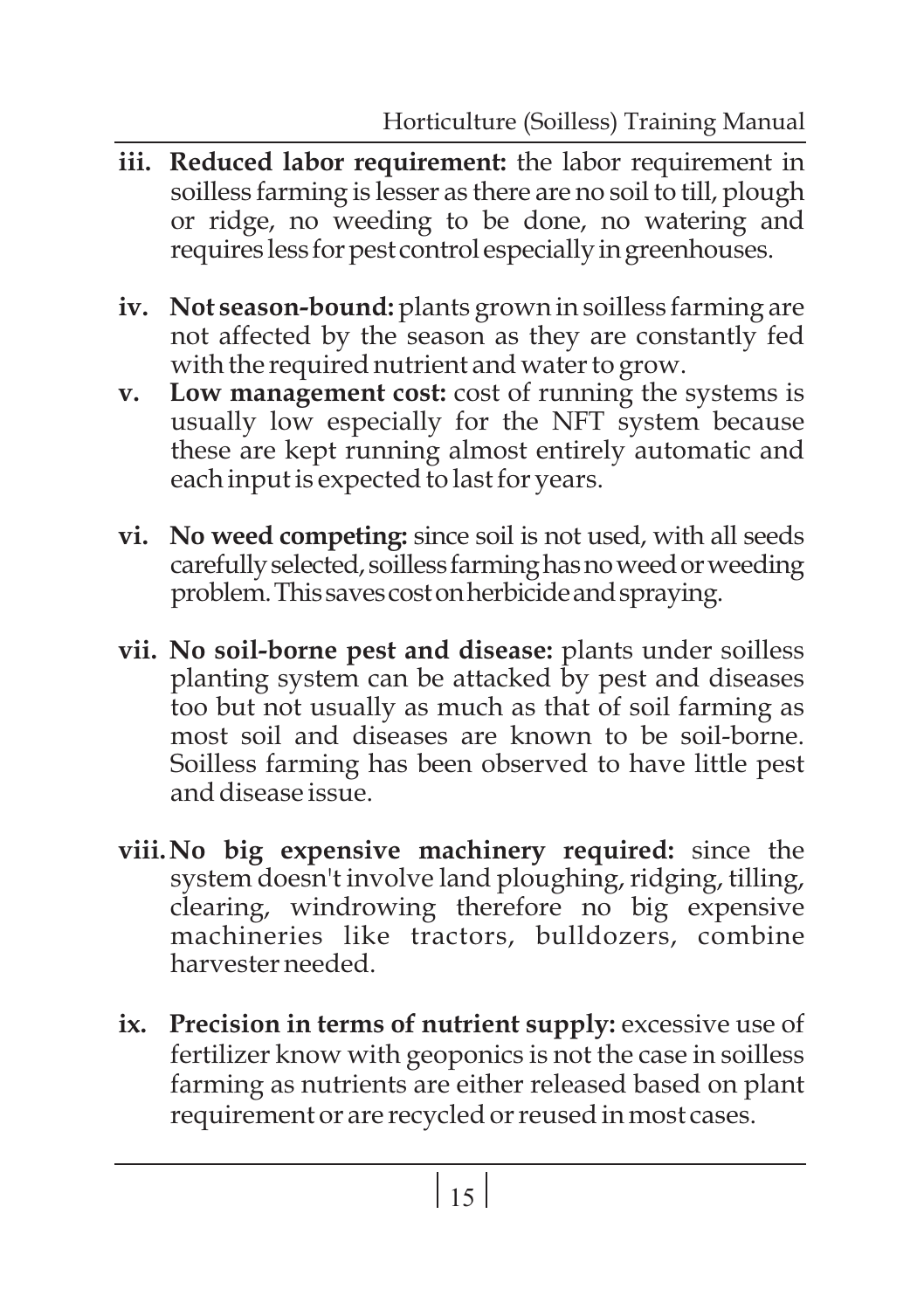- **x. Pollution:** pollution of the surrounding air and water body close to farmlands has been discovered to be as a result of indiscriminate use of fertilizers and other chemicals which are sent to the environment by the wind or runoff.
- **xi. Water and land conservation:** less water and land are used up in soilless farming due to reduced evapotranspiration, no indiscriminate use of water for irrigation, no need for the traditional spacing standards and more is produced with lesser space.
- **xii. Support life in space:** research shows that soilless farming has been tested and adopted for use in space jets and other planets since there are no soil for planting.
- **xiii. Better for research purpose:** this system is specifically good for research purpose since precision is usually high and can easily be controlled. With this method one can measure the exact amount of nutrient or water or light required for plant to grow or to develop certain characteristics in them.
- **xiv. Adaptability to greenhouse and vertical farming:** in develop nations soilless farming is usually practiced in greenhouses and are sometimes grown vertically especially in land scarce countries like Singapore and China.
- **xv.** Increase interest of youths for agriculture as the cloak of dirtiness is removed and the production profession (farming) is dignified.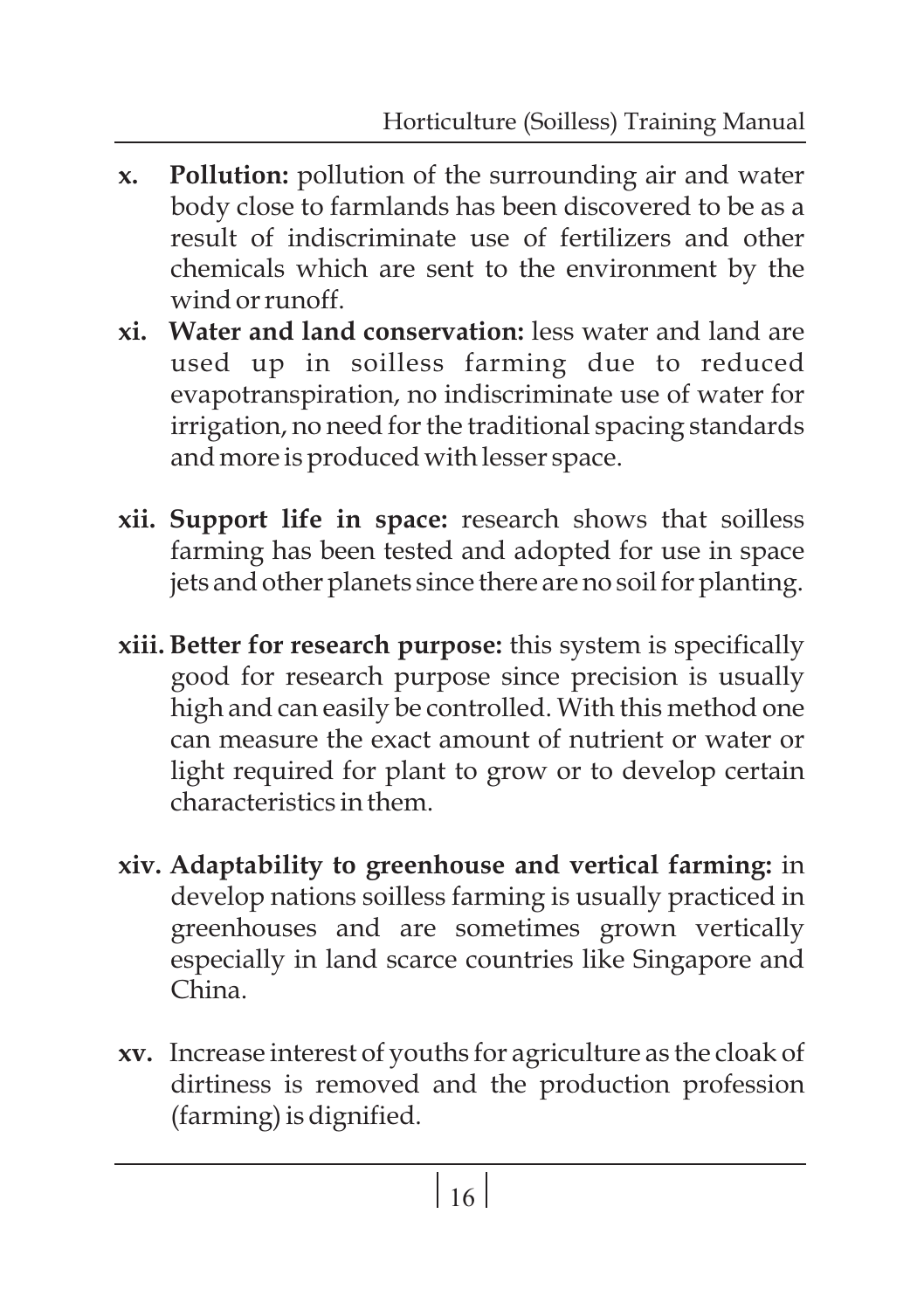## **GREENHOUSE TECHNOLOGY FOR HYDROPONICS**

Greenhouse farming: this is also called Controlled Environment Agriculture (CEA) whereby plants are grown in an artificial environment where factors influencing the growth of plant can the controlled. This is currently been integrated into soilless farming systems to boost production among other benefits. It is becoming very common in Nigeria because of its advantages of keeping out pests and diseases and its comparable yield advantage to open filed cultivation of crops. Greenhouse also enables farmers to cultivate crops which they would ordinarily be unable to cultivate because of the climatic or weather condition in their locations. In greenhouse, humidity and temperature can be controlled. It is also possible to control the amount of water passed to crops in greenhouse farming.



*Figure 15:* **Simple Greenhouse/Screenhouse**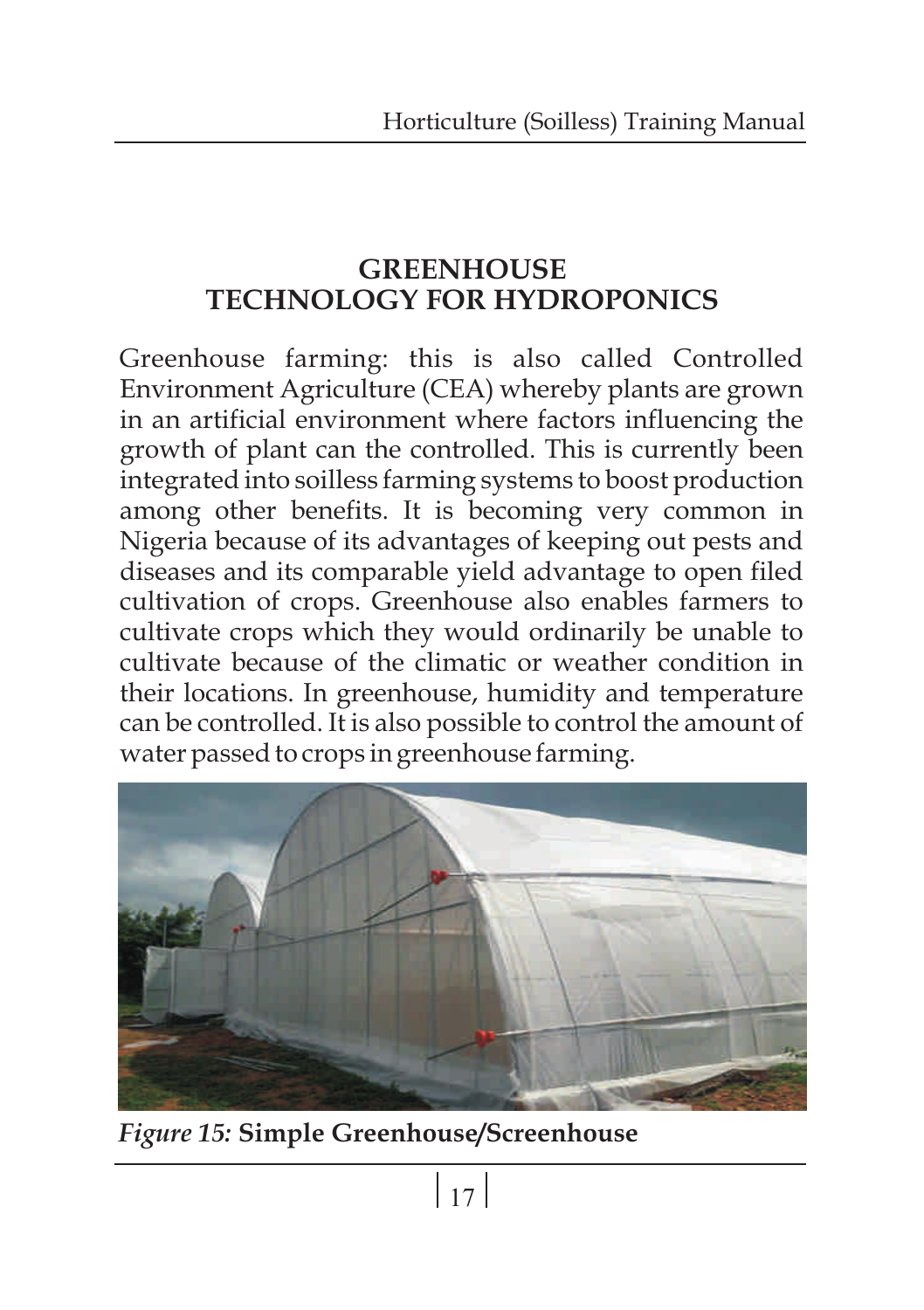## **Components of a Greenhouse**

Some of the components of a greenhouse are:

- **i. Iron rods or pipes:** Most greenhouses are built with galvanized iron or steep pipes. These pipes are used to construct the frame of the greenhouse. Without the pipes, the greenhouses cannot be constructed. However, some people construct their greenhouses with wood or PVC pipe.
- **ii. Greenhouse Cover:** The greenhouse cover is the plastic, glass, UV cover or shade net used in covering the greenhouse structure. The greenhouse cover protects the greenhouse from the elements of the weather. The plastic or glass used as a coverfor a greenhouse should typically has a light penetration rate of between 80%-96%.
- **iii. Drip Irrigation:** Most greenhouses if not all have drip irrigation facilities. Drip irrigation is a type of water efficient irrigation that allows water to drip or trickle to the roots of plants. With drip irrigation, farmers can be able to do fertigation.
- **iv. Mister:** Some greenhouses have misting equipment used for misting when humidity is low. Misting is done to provide humidity for crops during times of low humidity. Low humidity can be harmful to some crops.
- **v. Carbon IV Oxide Gas Chamber:** All plants need carbon dioxide or carbon IV oxide for photosynthesis. To fast track the growth of plants in greenhouses and to ensure that the crops have a good yield. Some greenhouses have carbon IV oxide gas chamber.
- **vi. Plastic Mulch:** Plastic mulch is used to cover the soil in order to prevent weeds and alter the temperature of the soil. Some greenhouses have plastic mulches which are used to guard against weeds.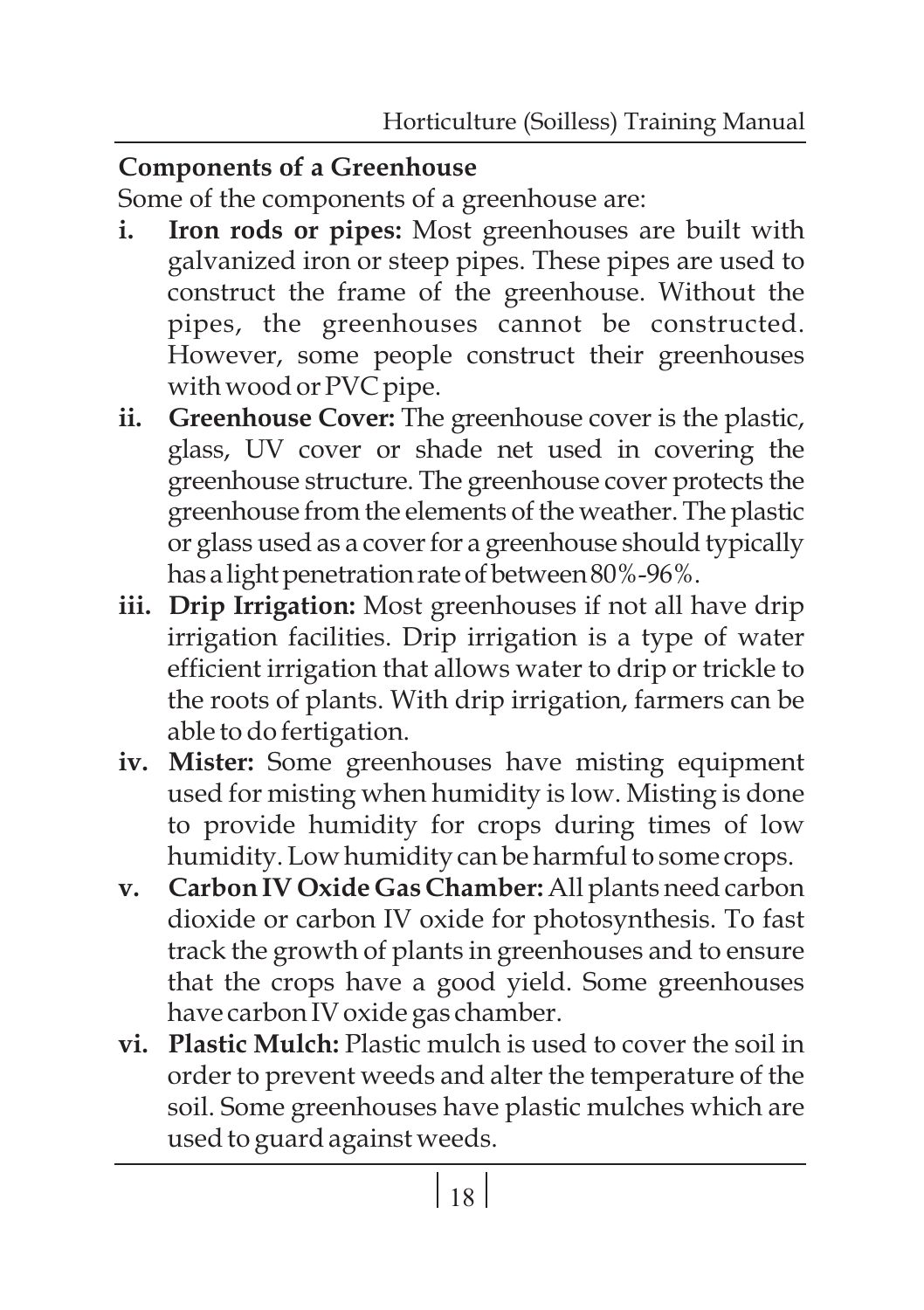- **vii. Grow Bags:** Grow bags are plastic bags that are used for planting crops. Instead of a farmer to plant directly on the soil, he can decide to plant in grow bags. Soilless medium like coco peat can be stuffed in the grow bags to serve as a planting medium.
- **viii.Planting Media:** Soil, coco peat and rock wool etc. can be used as planting media in a greenhouse.
- **ix. Pollinators:** Some farmers introduce bees into their greenhouses while some use artificial pollinators to pollinate their crops because the enclosed structure does not allow bees to have access to the crops in their greenhouses.
- **x. Climate controlled equipment:** Highly sophisticated greenhouses often have the ability to adjust to the best temperature and humidity suitable for the crops grown in them. This climate-controlled equipment is a key component of some types of greenhouses.

# **Crops grown in greenhouse hydroponics system**

The following are the crops that can be grown:<br>■ Sweet Penr

- 
- 
- §Cucumber §Broccoli §Cauliflower §Cabbage
- Coriander Parsley<br>■ Peppers Lettuce
- 
- 
- 
- Kale Beetroot<br>■ Mint leave Spinach
- 
- §Tomato §Sweet Pepper
	-
	-
	-
- Peppers Lettuce<br>■ Basil Strawb
- §Basil §Strawberry
	-
	-
- §Mint leave §Spinach Celery Red Chicory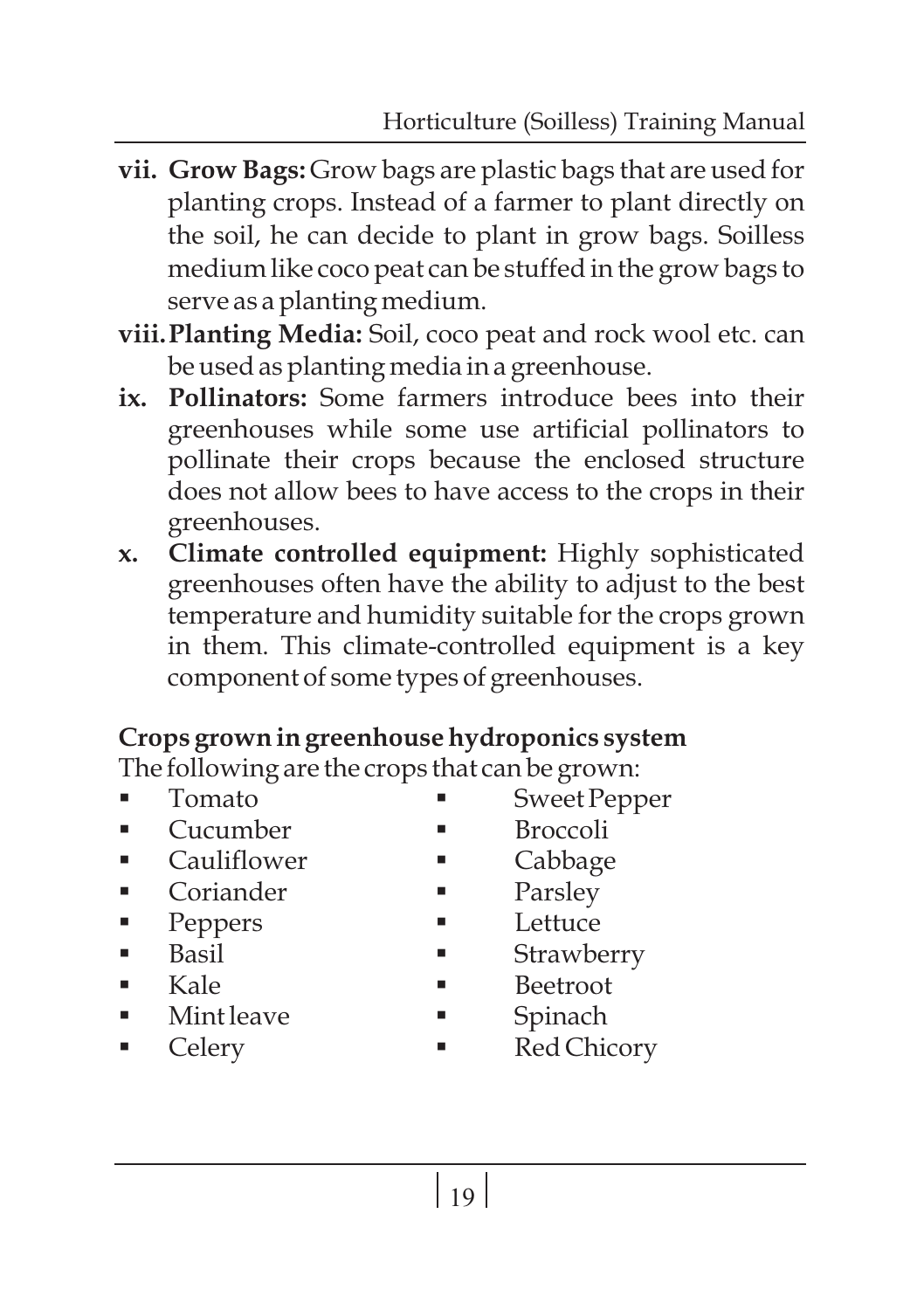# **VEGETABLE SEEDLING PRODUCTION**

When planning vegetable production, you need to calculate how many seeds you need. For example, a farmer has an area of 0.1 acre (400m sq)for tomato cultivation. It is important to calculate the number of seeds to buy to cultivate the area. The farmer learns in the planting guide that the correct planting distance for optimal growth for tomato plants is 0.75m x 0.50m and that one gram of tomato seeds contains 300 seeds. Experienced farmers know that not all the seeds will germinate and that some seedlings will die before producing. That is why 30% allowance for replacement seedlings will be added.

## **Seed computation for cultivating tomatoes**

Planting distance for tomato plants: 0.75m x 0.50m 1 gram = 300 seeds Area for cultivation:  $400<sup>m²</sup>/0.1$  acre

## **To find out how many tomato seeds are needed, use the following calculations:**

- 1. What is the cultivation area for the crop the farmer has decided to grow?
	- Exercit is 0.1 acre (400 $m<sup>2</sup>$ )
- 2. Amount of seeds needed per hectare (10,000  $m^2$ 
	- Amount of seeds needed per hectare (10,000 m´).<br>■ For tomato it is 26,600 plants/hectare (details on the crop guide)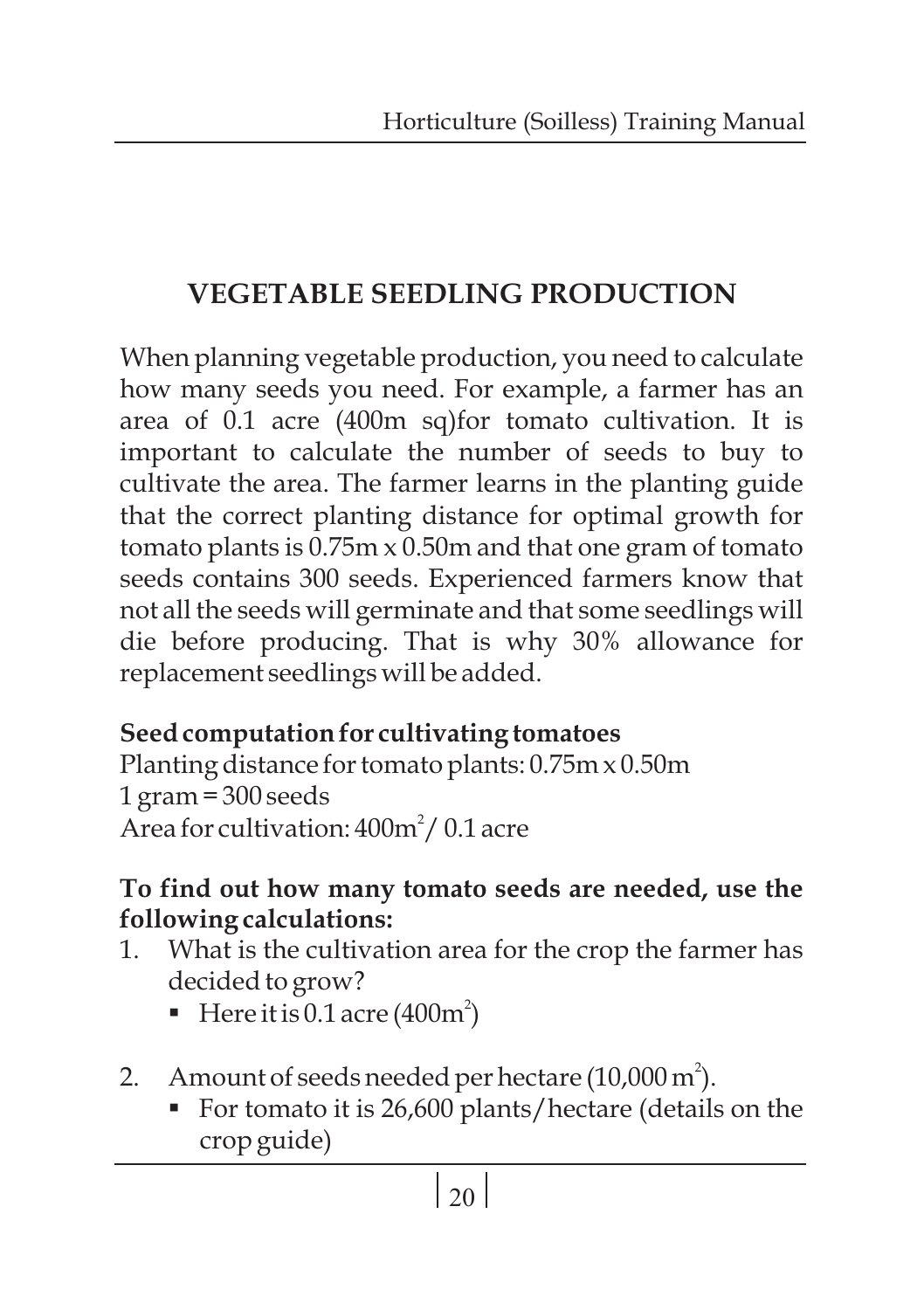- 3. Calculate the farmer need of seeds based on this
	- 26,600 plants per 1 hectare  $(10,000\text{m}^2)$
	- 26,600/10,000 = 2.66 plants per m<sup>2</sup>
	- §26,600/10,000= 2.66 plants per m 400m2 x 2.66 plants = 1,064 plants
- 4. Calculate the 30% allowance for extra seedlings for
	- §replanting 1,064 seeds/100 x 30 = 320 extra seeds
- 5. Combine the seed need for the planting area + extra
	- §seeds: 1,064 seeds + 320 seeds: 1,384 seeds
- 6. The number of seeds needed can also be converted to
	- §grams 1,384/300 seeds = 5 grams

The farmer would need to buy 5 grams of tomato seeds, or 1,384 seeds for the 0.1 acre (400 m2) area reserved for tomatoes.

Note: Calculating your needs in seeds will allow you to better control cost of production from the start.

# **Seed computation without a crop guide: tomato**

A good field layout will help with the calculation of the quantity of seeds needed. For example, the beds for tomatoes need to be 1 meter wide and 30 cm high. In dry season 20 cm height is enough. The maintenance paths between the beds are 50 cm wide. One (1) meter bed with a path then requires 1.5 meters of space. It can be planted with 4 tomato plants.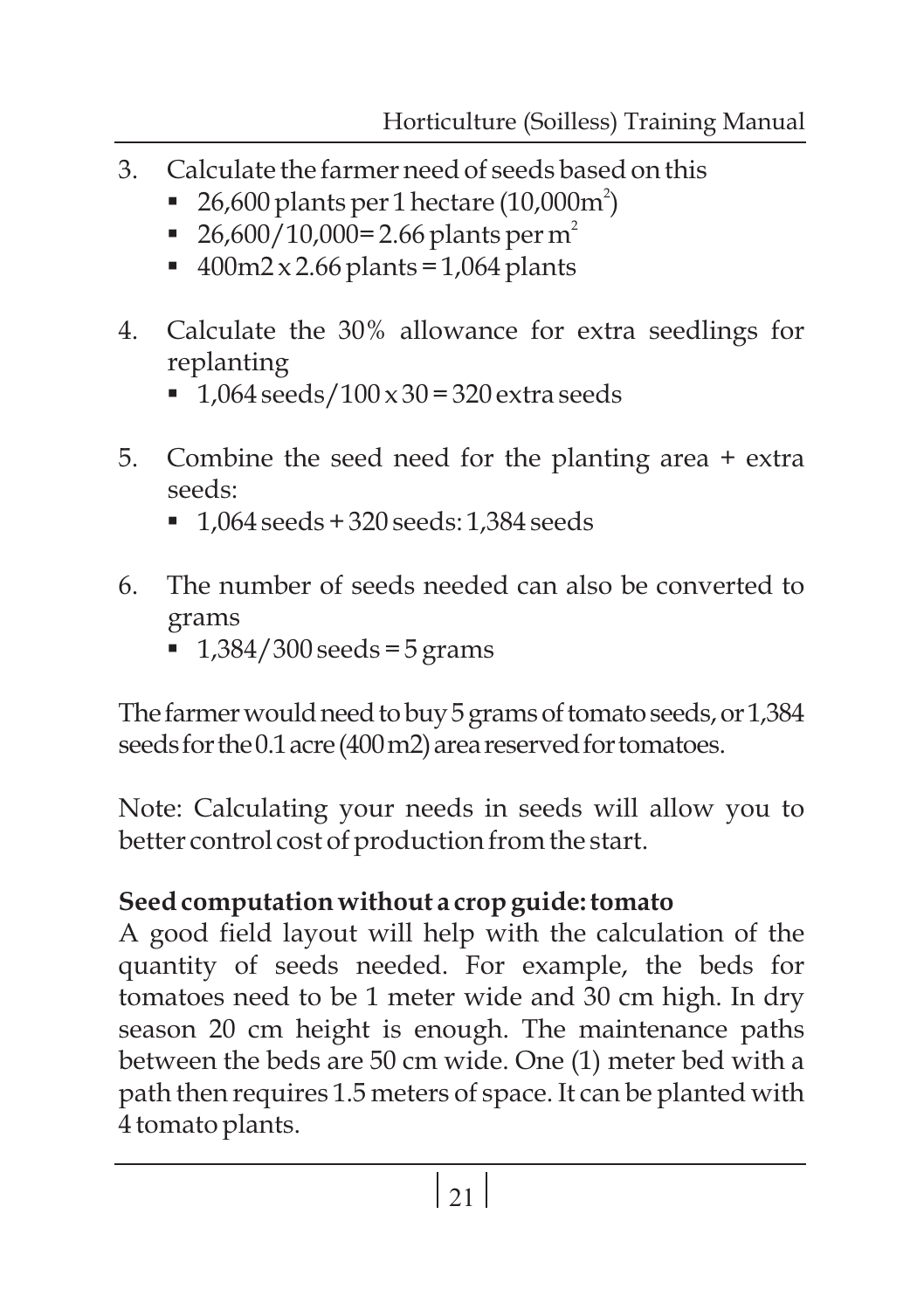Horticulture (Soilless) Training Manual



Note: Plant spacing is important in preparing the field layout

When your total area is  $400\,\mathrm{m}^2$  (0.1 acres) you get the number of plants by calculating how many plants you have per square meter and multiplying that with your area. 4/1.5 m2 = 2.66 tomato plants per square meter

You then multiply this by your area of 400 m2 (0.1 acre) reserved for cultivation, you get:  $2.66 \times 400 = 1067$  plants Then add 30% provision  $1067 \times 0.3 = 320$  seeds 1067 + 320 = **1,387 seeds**

**The benefits of using good quality seed:** Using good seeds ensures healthy seedlings that will grow into vigorous, high-yielding plants.

**How to identify quality seeds:** Good quality seeds come from a known source and comply with local regulations or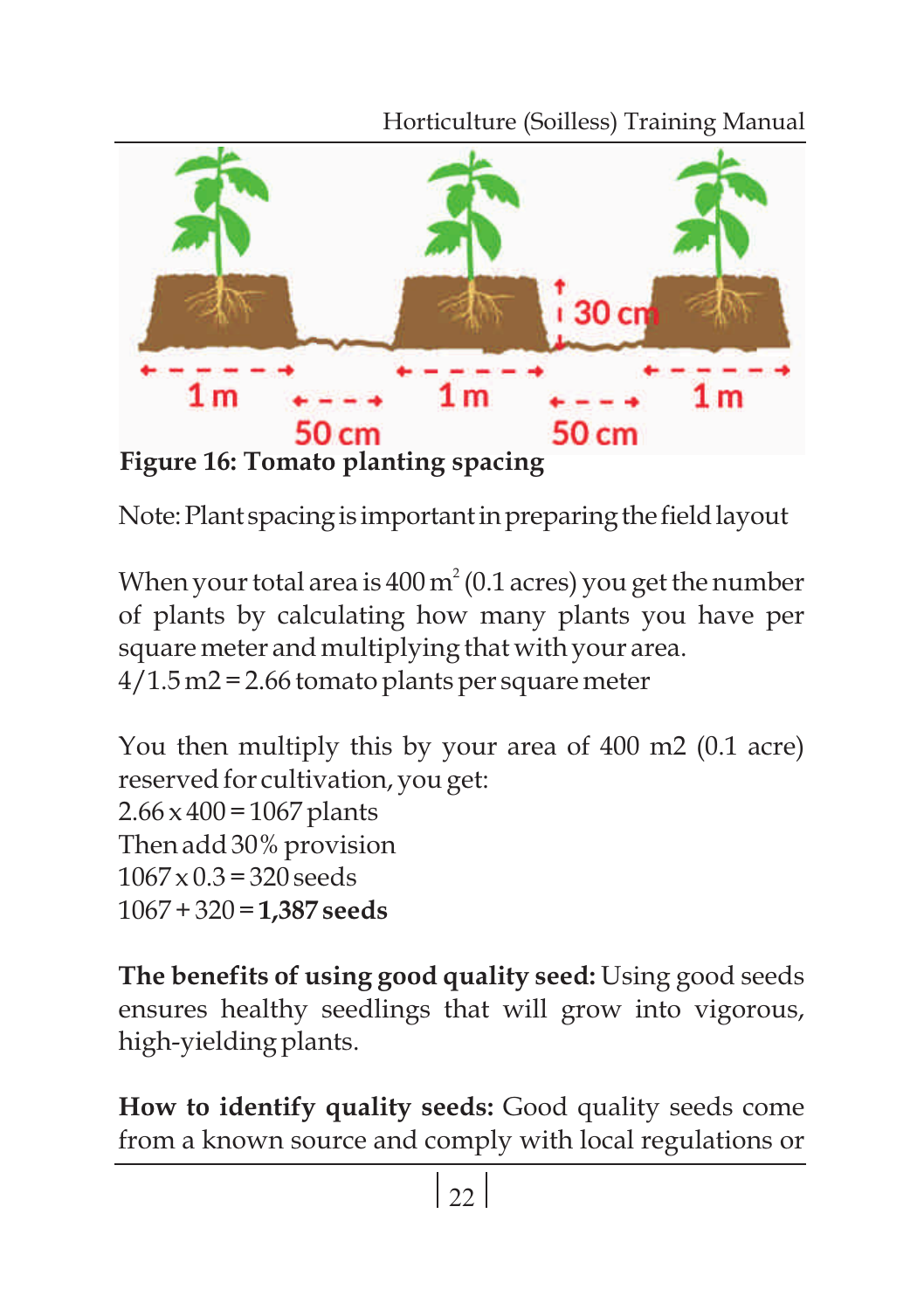protocols. Knowing who has produced the seeds and how they have been stored will help you determine their quality. The information found on seed packaging can also help you determine seed quality.

**How to understand and use the information found on a seed package:** A seed package usually states the production date, best before date, germination percentage, crop variety and characteristics, whether seeds are coated or not, the purity of the seeds, and other important information, such as planting distance.

**The difference between coated and non-coated seeds:** Polymer film-coated seeds are easy to use and provide extra protection against pests and diseases during storage, as well as for the first 30 days after sowing.

**Crop production and protection:** How to plan quality seedling production using seed requirements and keeping crop environment and seedling protection in mind. This includes planning the layout of the field, knowing about different pests and insects and how to protect the seedlings from them.

# **Nurseries**

It is often productive to use a seed tray for growing seedlings in hydroponics and then move or transplant them to the final field where they will produce. This gives you better control over the growing conditions and results in healthier plants.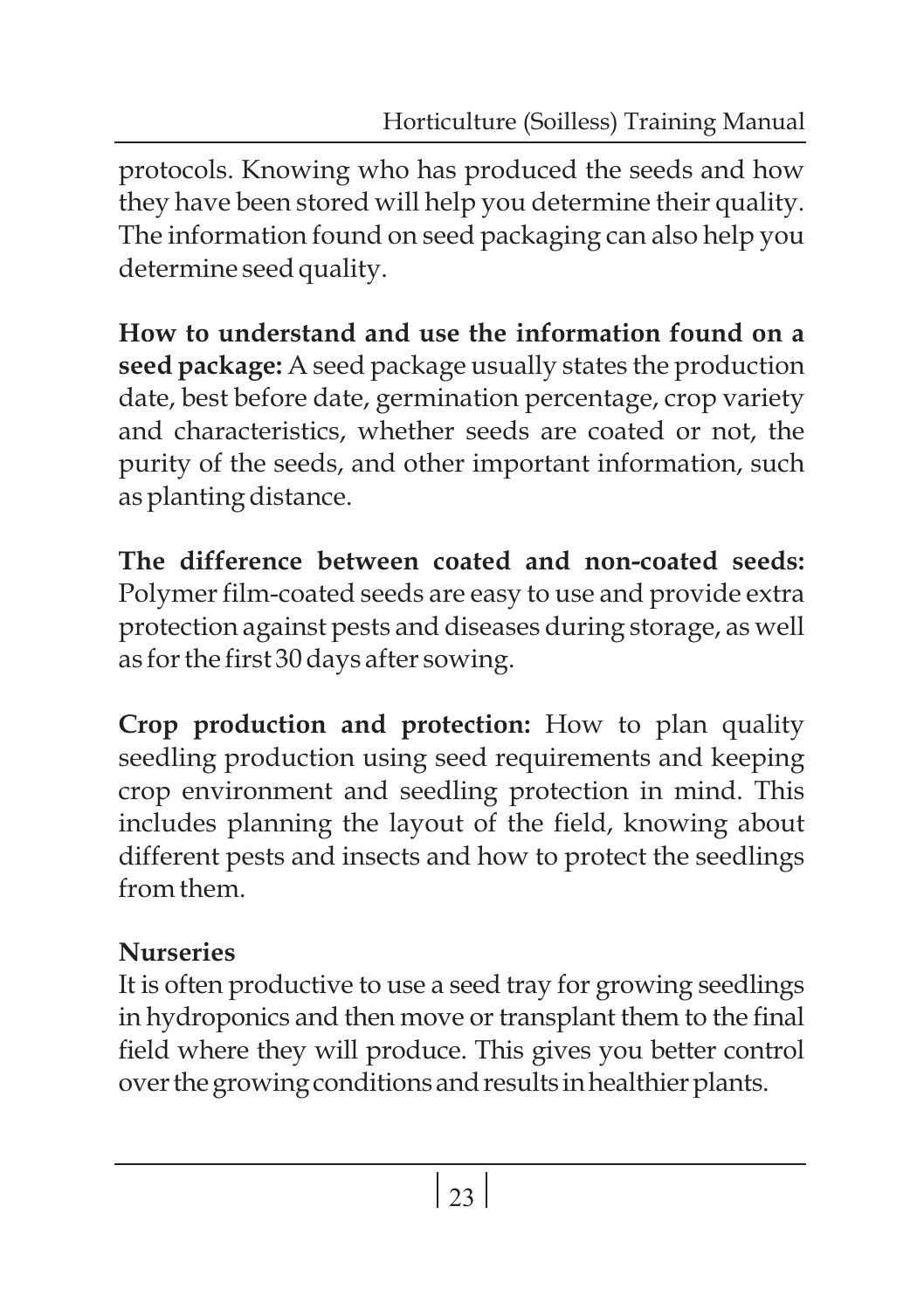

**Figure 17: Seedlings in the nursery**

# **Seedling hardening**

Before moving the plants from the seed tray, you should take a few days to prepare them for transplanting to minimize the transplanting shock. This is called hardening. Seedlings planted without hardening in a sunny field are likely to wilt and die because of heat stress or transplanting shock. It is quite simple to do and will help your seedlings survive better the shock of moving. Start with a few hours of direct sunlight per day and increase the time each day by removing the shade for a longer period of time each day.

# §**A step-by-step guide for hardening:**

- 
- Reduce watering.<br>■ Expose the seedlings gradually to more sun for 2-3 days
- before transplanting.<br>Protect the seedlings with shade at midday on the first days.
- Protecttheseedlings with shade at midday on the first days.<br>■ Remove shade or move the seedling under full sun
- §gradually. When the seedlings are acclimatized for full sun**,** they are ready to be transplanted. Do this late in the afternoon.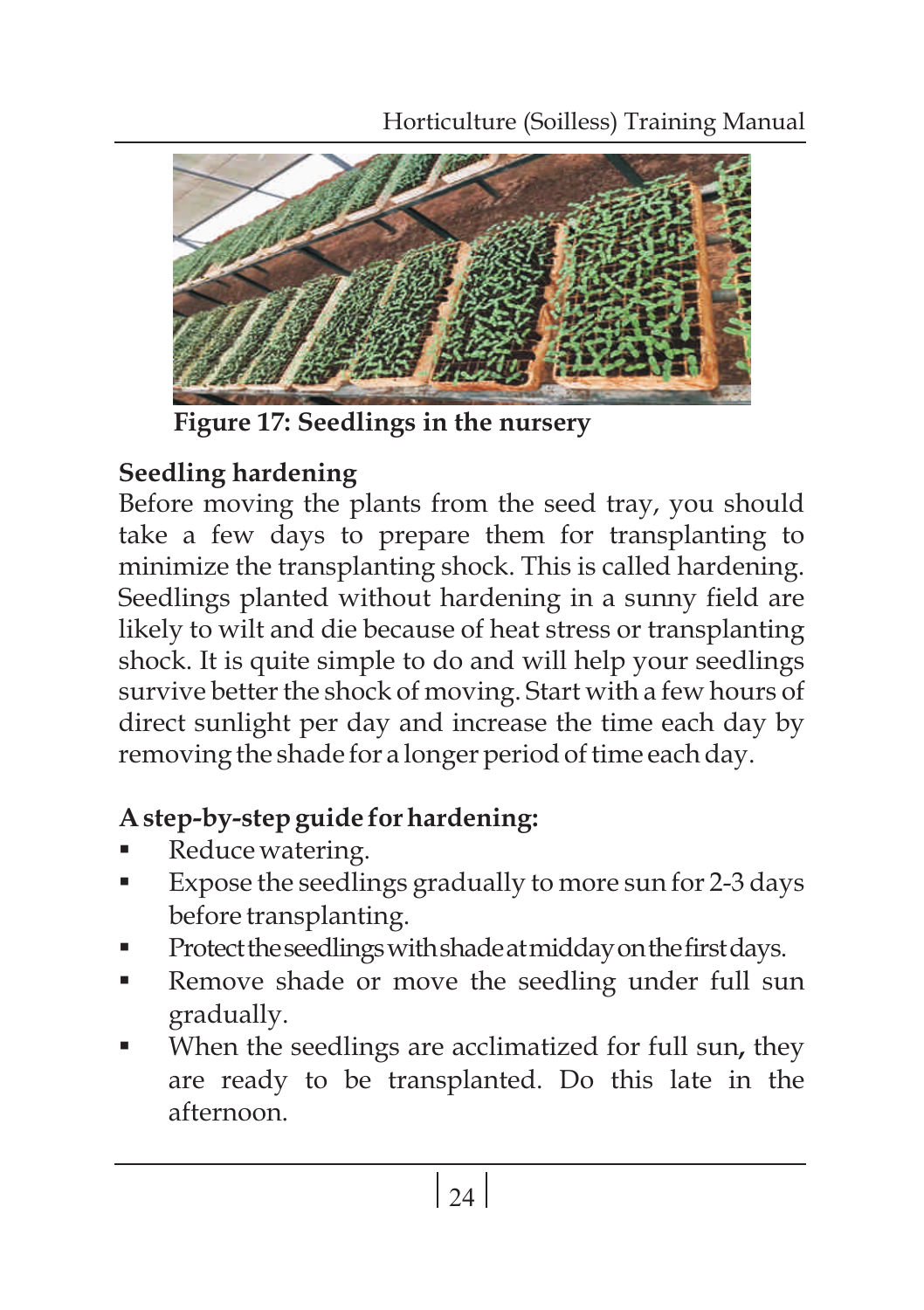Horticulture (Soilless) Training Manual



**Figure 18: Seedlings exposed to Sunlight (Hardening)**

Remember never to allow the seedlings to wilt, the purpose is to keep the seedlings healthy and adapting to field conditions while they are still in seed trays or containers!

# **Transplanting guide for container or cellular seedlings**

When transplanting, take care not to damage the root system. There are 7 easy steps to transplanting your container-grown seedlings.

- **1. Water the hardened seedlings 1 hour before transplanting.**
	- Do not soak the seedlings.
	- Water enough to make the media wet, as this will help you unplug the seedling easily from the container or the cell.
- **2.**
	- §**Prepareholes inaweed-freemediumforthe seedlings.** Theholesshouldn'tbetoodeeportooshallow.Thecorrect depth depends on the root system of the seedling.
- **3. Bring the seedlings to the field in the late afternoon. Carefully remove seedling from a cell for planting.**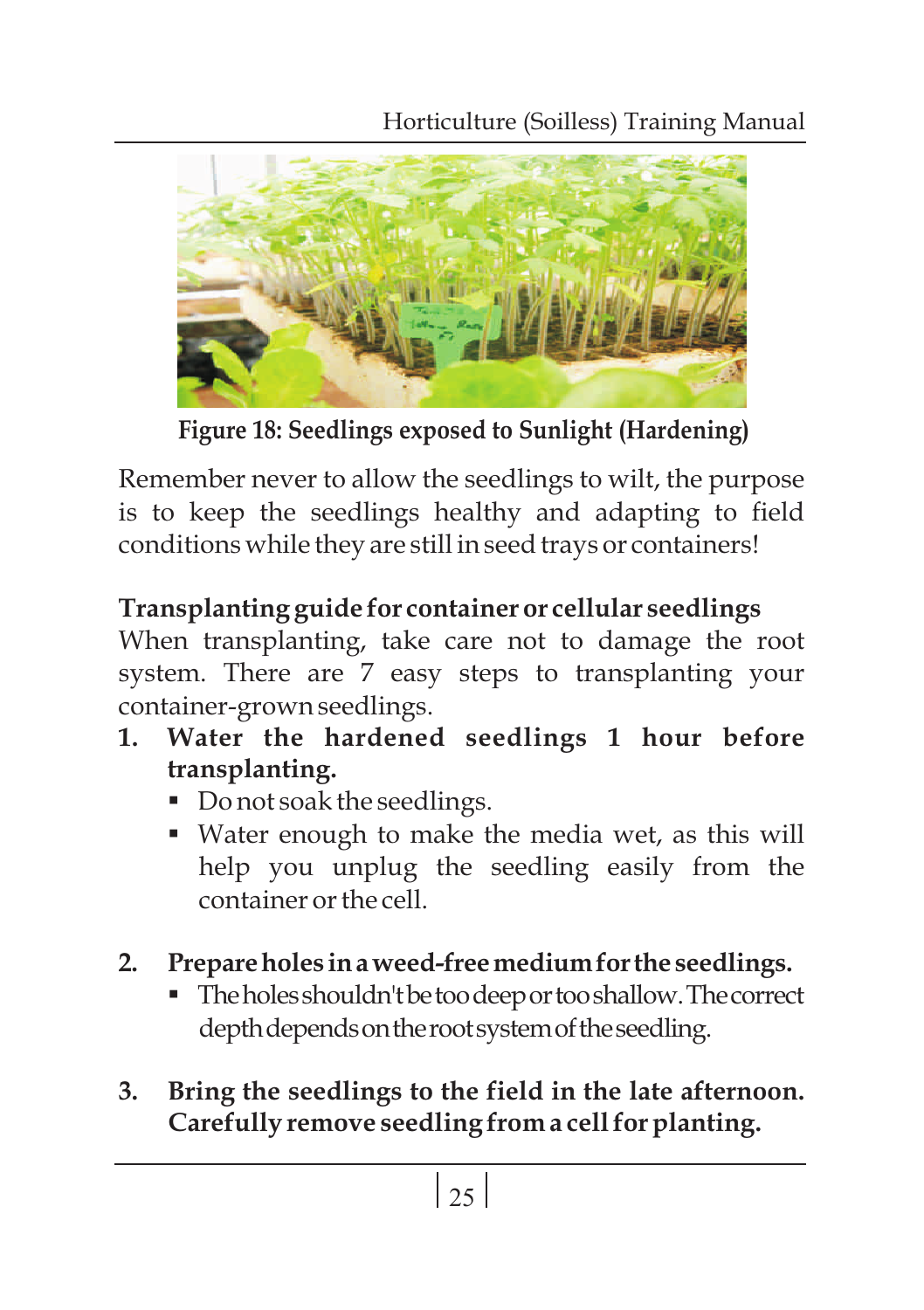- It is easy to transport the seedlings in seed trays and
- containers. ■<br>■ Pick and choose uniform seedlings for transplanting.
- Pick and choose uniform seedlings for transplanting.<br>■ An easy way to remove the seedling is to pinch slightly the bottom of the cell to make the seedling
- §move up and out of the cell. With plastic bags, you may need to cut open them.
- §Dispose of the plastic properly. With leaf pots, just unroll them.



**Figure 19: Removed Seedlings from the seed tray**

- **4.**
	- §**Place the seedling in a prepared hole** Set it at substrate level, or a little higher if you have sandy or loose soil.
- **5. Firm the substrate lightly around the plant**
- **6. Monitor** 
	- **Monitor the transplanted seedlings every day<br>• Remove wilted ones and replace them with extra** seedlings from your nursery.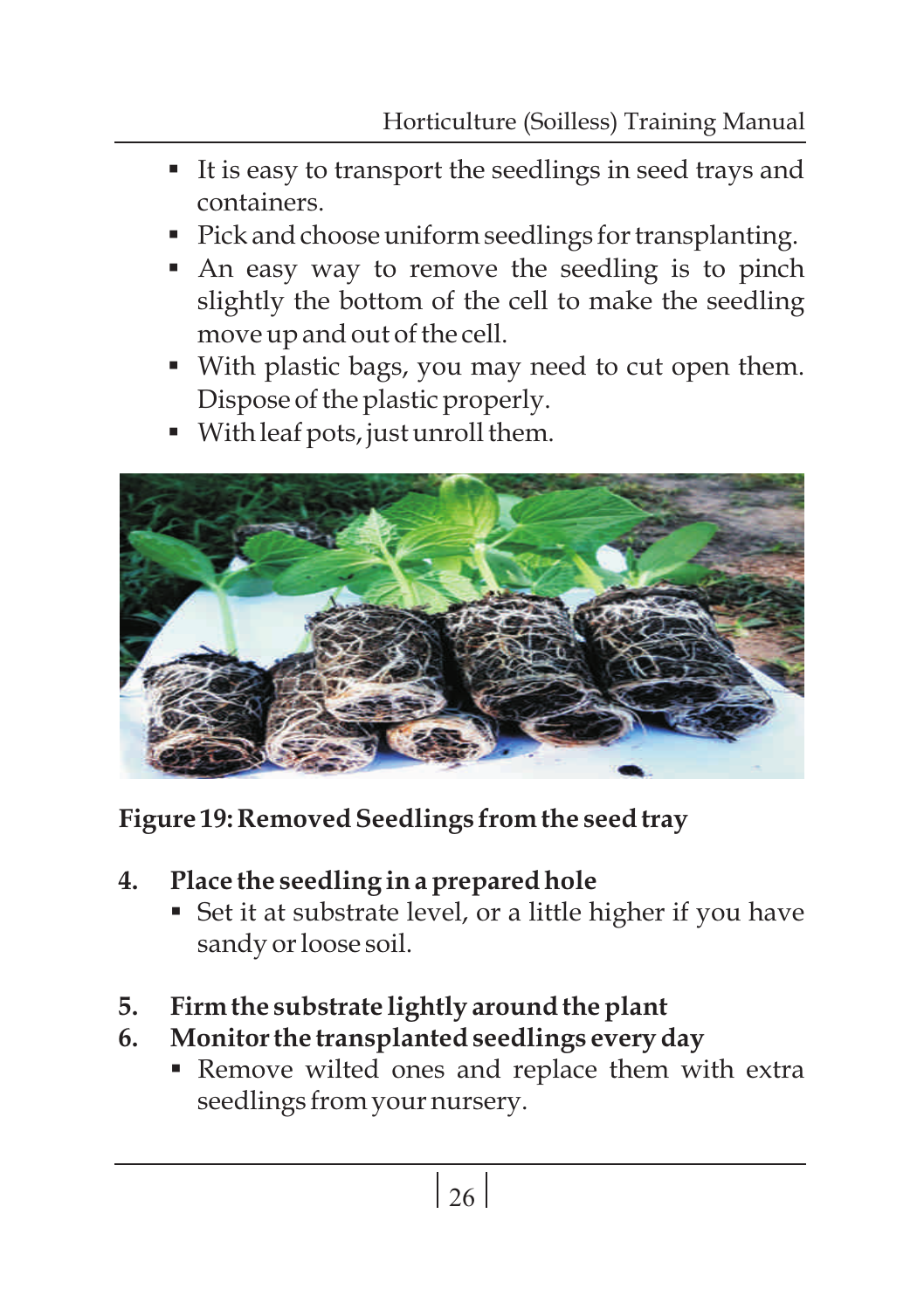## **Estimated sowing to transplanting days for different vegetable crops**

Eggplant/ pepper 25-30 days Tomato 18-25 days Cucurbits 8-12 days Legumes 8-12 days Onion/papaya 40-45 days Brassicas 14-25 days

# **Taking care of seedling trays**

After transplanting, remember to clean all the seed trays for using them again. Remove all soil, wash with detergent and water and let them dry. When dry, stack the seed trays and store them in a shady place.

# **Assessing seedling quality**

Monitoring the growth and health of seedlings is essential throughout their development. If you are not producing seedlings yourself,itisalsopossibletobuyseedlingsfromagrower.

- §**Checklist for quality seedlings**
- Check the vigour and uniformity of growth in the seedlings.<br>■ Monitor that the seedlings are proper height: 3-4 inches ■ Monitor that the seedlings are proper height: 3-4 inches.<br>■ Check that the leaf colour is bright green.
- Check that the leaf colour is bright green.<br>■ Check the thickness of the stem.
- 
- Check the colour of the roots. They should be white, not brown.
- Checkthecolour of the roots. They should be white, not brown.<br>■ Ask the vendor about the seeds, the source, the date of
- §sowing. You can also ask the vendor about the techniques used.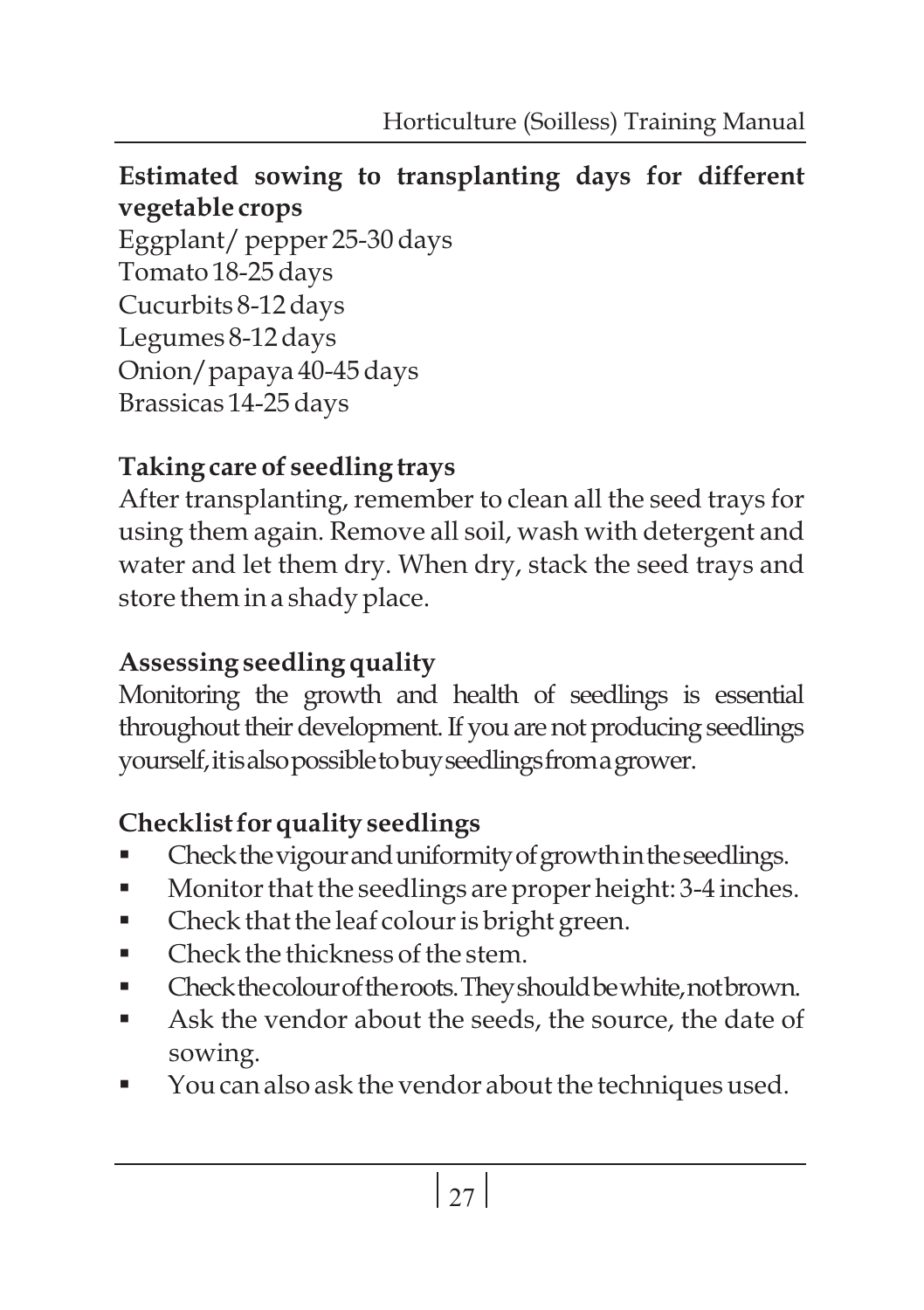## **The benefits of using seed trays and how to select the best**  §**ones for your needs**

- Ensure that they drain well and that there is enough
- §room for the roots to develop! Using trays can increase seedling survival rate, lessening the amount of seeds you need and provides
- §consistency in seedling growth. They also allow you to transport seedlings easily.

§**What a nursery is and why it's useful** A nursery house speeds up seedling growth and is an efficient way to protect your seedlings.

## **The importance of good media, sterilization, care, and maintenance**

- §Growing media are the materials that plants grow in and can be ready-made or hand-made.<br>The ideal media has enough porosity and stays moist.
- 
- The ideal media has enough porosity and stays moist.<br>■ Without sterilizing, caring for, and maintaining the media your germination rate might be low.

# **Filing trays or containers and watering regularly to raise**

- **high-quality** § **seedlings** Make sure that seed trays or containers are clean and
- §free of any old residue before sowing. In general, the appropriate depth for sowing seeds is
- about 2 times the size of the seed but not deeper than 1cm.<br>Once the seed is planted, water gently and regularly and keep the growing media moist but not too wet.

§**What pre-germination is and when to use this method?** Pre-germinating seed is useful when growing crops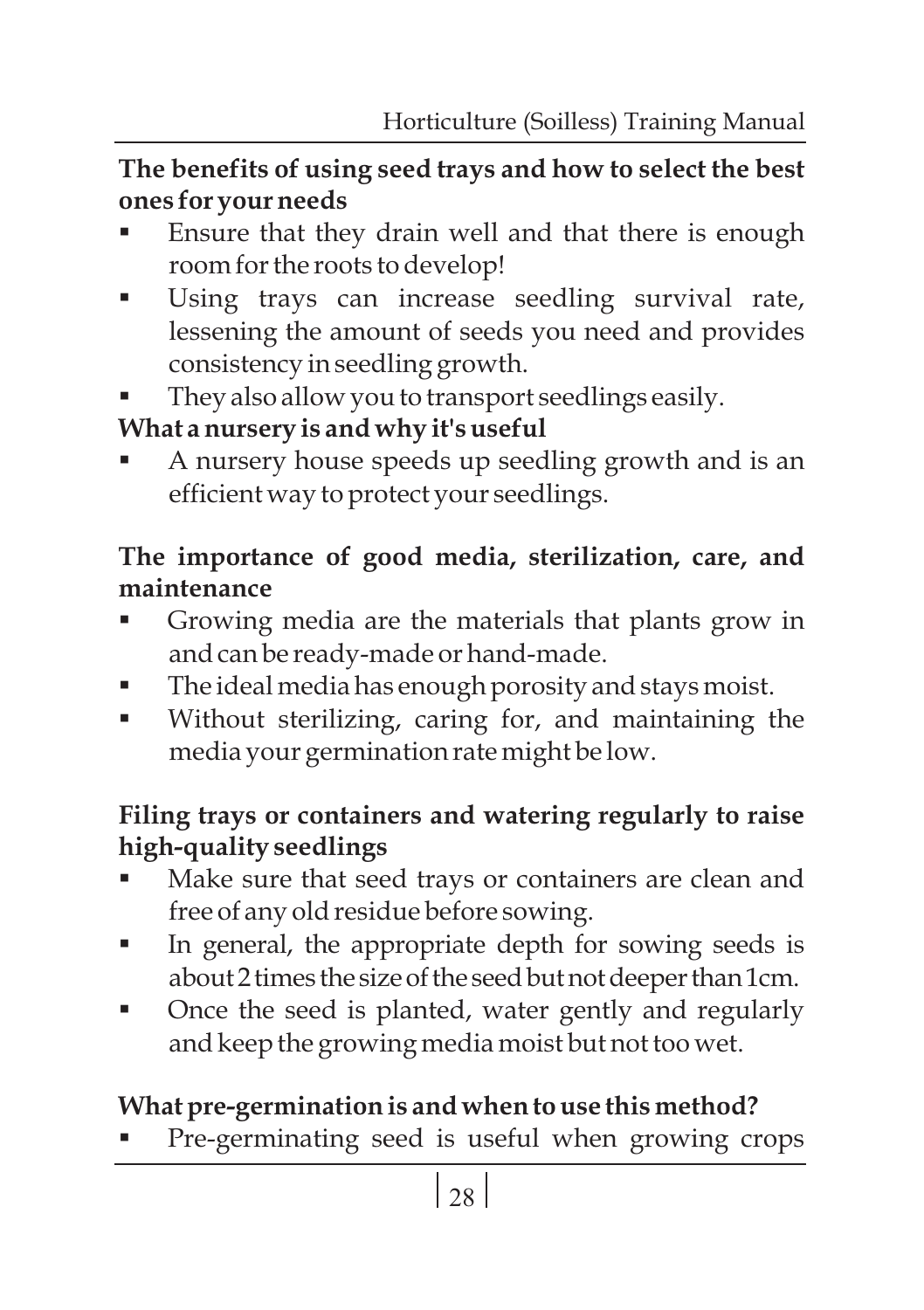- §that are difficult to grow in cold weather. It helps the seeds germinate quicker, and allows for
- §uniform germination. It is also a good method for when you don't know the quality of the seeds you're sowing and want to check their germination rate.

## **Caring for and transplanting seedlings, and assessing**  §**their quality**

- Once your seeds begin to sprout into seedlings, they
- will need constant care and monitoring.<br>Remember to keep the growing media moist but not too wet.
- Water your seedlings when the surface of the soil feels dry.
- Water your seedlings when the surface of the soil feels dry.<br>■ The seedlings will also need to be protected from insects
- §and other pests to grow optimally. It may also be necessary to give them extra nutrients via fertilization.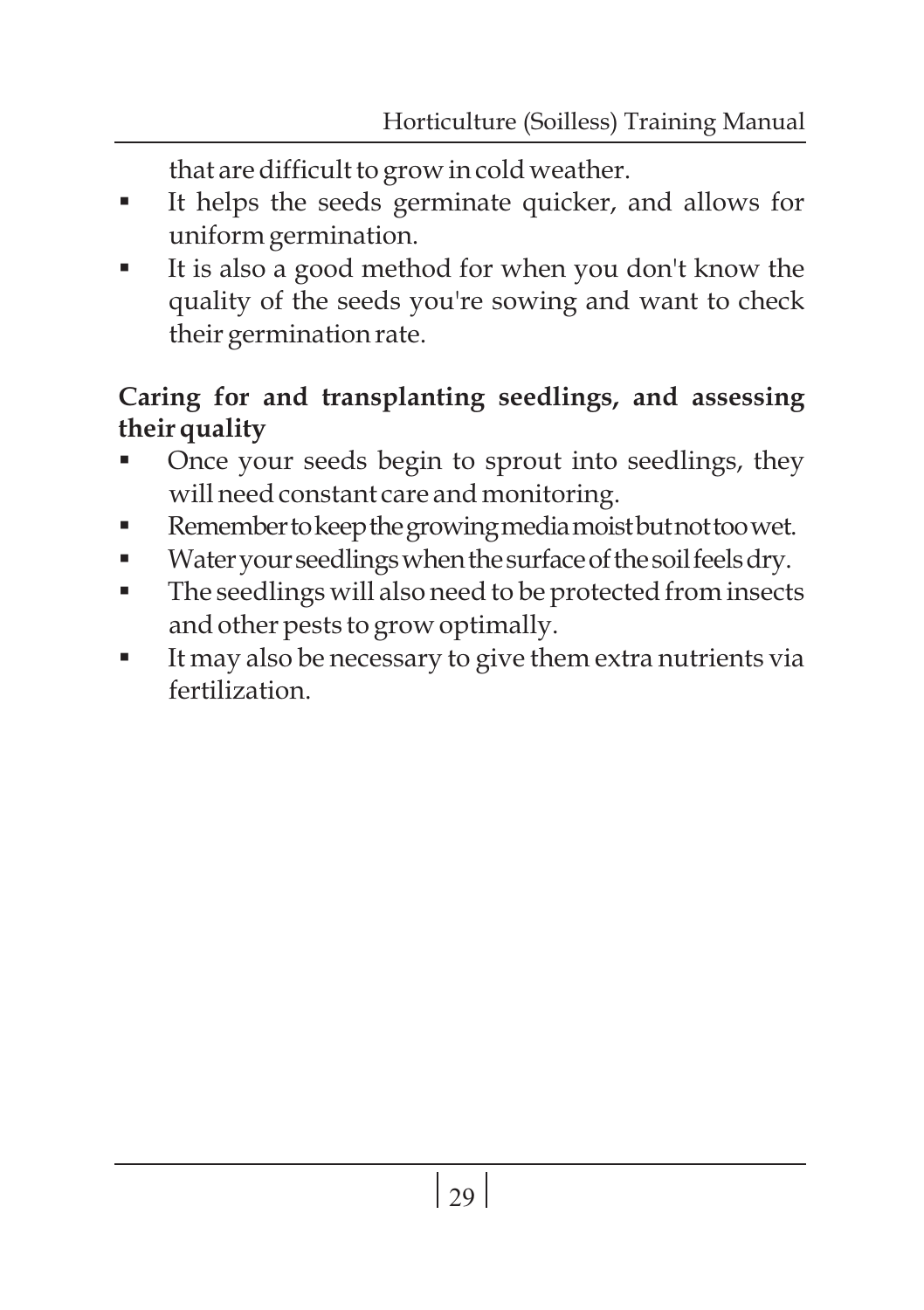# **PLANT NUTRITION**

Basically, plants require 17 essential nutrients for growth and development: carbon(C), hydrogen(H), oxygen(O), nitrogen (N), phosphorus (P), potassium (K<sup>+</sup>), sulfur (S), calcium (Ca<sup>2+</sup>), magnesium ( $Mg^{2+}$ ), boron (B), chlorine (Cl), copper (Cu), iron (Fe), manganese (Mn), molybdenum (Mo), nickel (Ni), and zinc (Zn).All these nutrients are made available in hydroponics farming because without these nutrients, plants cannot complete their life cycles and their roles in plant growth cannot be replaced by any other elements.

# **Organic composition of plants**

Four elements form the organic composition of plants and the exclusion or depletion of any of the elements would cause death of the organism

- 1. Carbon (C): This occur in the cell walls of plants. Carbon constitutes approximately 50% of a plant's dry weight.
- 2. Hydrogen (H): This is important in nutrient cation exchange (the chemical reaction which causes roots to uptake nutrients) and in plant-soil relations.
- 3. Oxygen  $(O)$ : This is essential for the process of respiration which provides the energy plants utilize to grow.
- 4. Nitrogen (N): Necessary for the formation of amino acids, coenzymes and chlorophyll.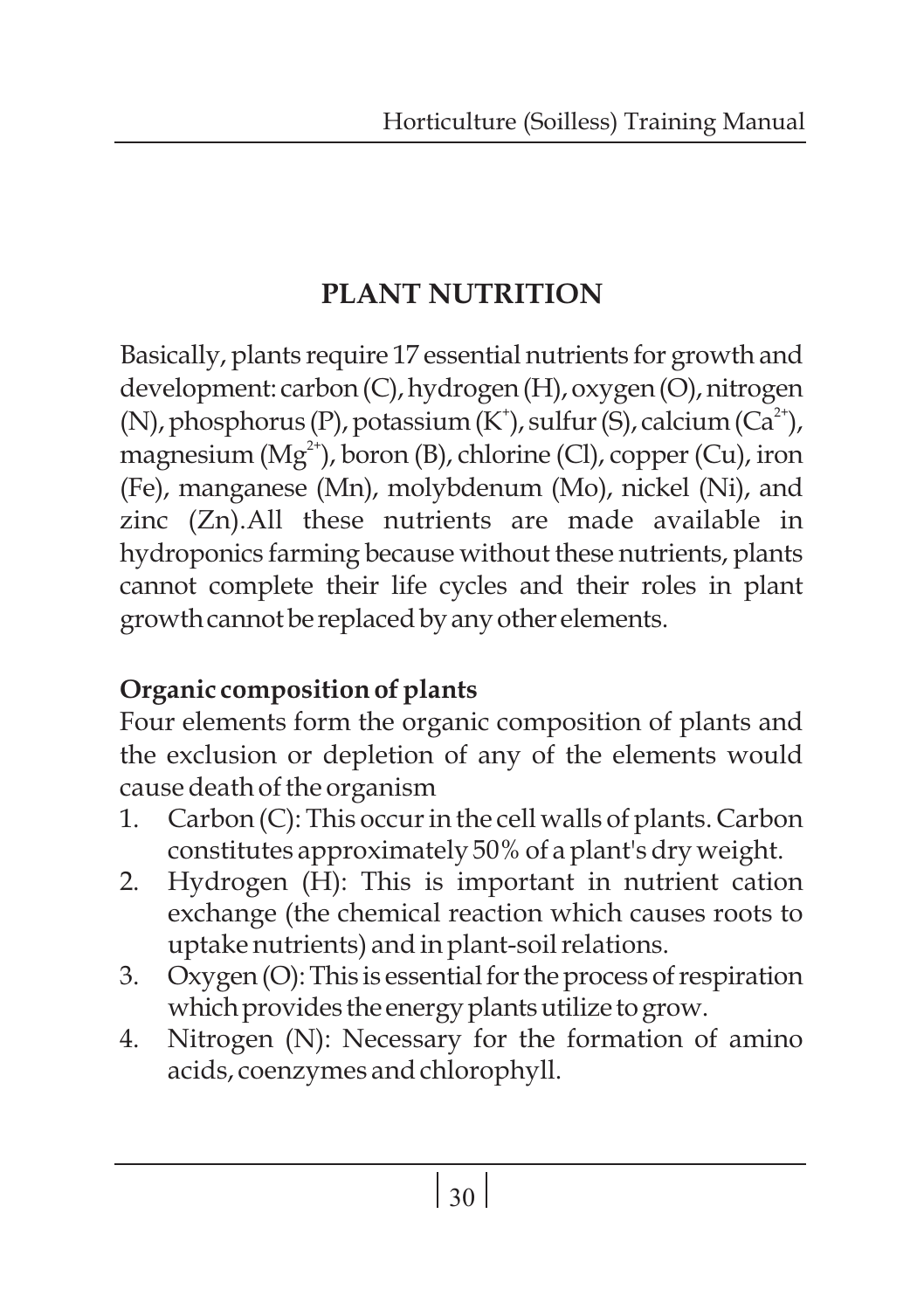# **Macro Nutrients**

These are nutrients that absorbed in large quantities from the growing media by plants.

| S/N          | Nutrient   | <b>Function</b>   | Deficiency             | Toxicity         |
|--------------|------------|-------------------|------------------------|------------------|
| $\mathbf{1}$ | Nitrogen   | Necessary for the | Result in spindly      | Result in overly |
|              | (N)        | formation of      | plants with small      | vigorous         |
|              |            | amino acids,      | yellowish leaves. Some | growth, dark     |
|              |            | coenzymes and     | parts of the plant may | green leaves     |
|              |            | chlorophyl        | turn purple            | and delayed      |
|              |            |                   |                        | fruit ripening.  |
|              |            |                   |                        | Plants may also  |
|              |            |                   |                        | become more      |
|              |            |                   |                        | susceptible to   |
|              |            |                   |                        | pests            |
| 2            | Phosphorus | Production of     | Causes plants to stunt | Reduce<br>the    |
|              | (P)        | sugar, phosphate  | and turn dark green.   | availability of  |
|              |            | and ATP           | Lower leaves become    | copper and zinc  |
|              |            | (energy) - flower | yellow and may         |                  |
|              |            | and fruit         | assume a purplish      |                  |
|              |            | production - root | tinge as phosphorus is |                  |
|              |            | growth            | drawn from them to     |                  |
|              |            |                   | feed new growth.       |                  |
|              |            |                   | Leaves can curl        |                  |
|              |            |                   | backwards and drop     |                  |
|              |            |                   | while fruit production |                  |
|              |            |                   | and the root system    |                  |
|              |            |                   | are compromised        |                  |
| 3            | Potassium  | Protein synthesis | Growth slows while     | May cause a      |
|              | (K)        | requires high     | the older leaves       | secondary        |
|              |            | potassium levels. | develop mottling and   | Magnesium        |
|              |            | Hardiness, root   | plants b ecomes prone  | deficiency       |
|              |            | growth, and the   | to fungus              |                  |
|              |            | manufacture of    |                        |                  |
|              |            | sugar and starch  |                        |                  |
|              |            | also require      |                        |                  |
|              |            | potassium         |                        |                  |

## **Micro nutrients**

These are those nutrients absorbed in small to minute quantities by plants. They are generally less well known than the Macro nutrients since most plants' foods don't contain them.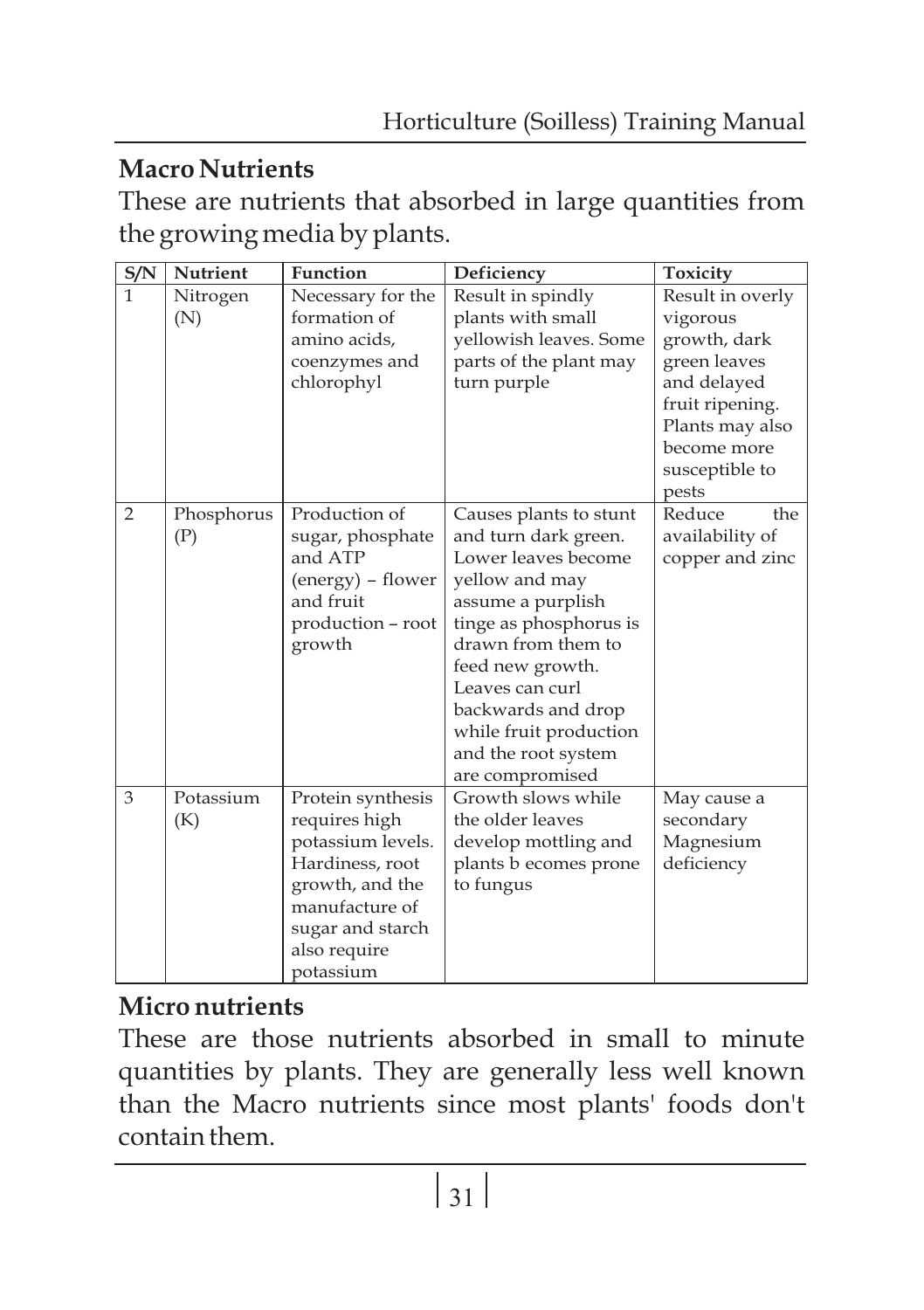| S/N            | <b>Nutrient</b>         | Function          | Deficiency               | <b>Toxicity</b>   |
|----------------|-------------------------|-------------------|--------------------------|-------------------|
|                | Calcium                 | Required for cell | Causes stunting and      | Excessive         |
|                | (Ca)                    | wall formation    | crinkling leaves. Young  | Calcium is        |
|                |                         |                   | shoots die and blooms    | difficult to spot |
|                |                         |                   | fall from the plant.     |                   |
|                |                         |                   | Calcium deficient        |                   |
|                |                         |                   | tomatoes will develop    |                   |
|                |                         |                   | brown spots on the       |                   |
|                |                         |                   | bottom of<br>the fruit   |                   |
|                |                         |                   | which will cause decay   |                   |
|                |                         |                   | especially with the      |                   |
|                |                         |                   | onset of high            |                   |
|                |                         |                   | temperature. This is     |                   |
|                |                         |                   | called blossom end       |                   |
| $\overline{2}$ | Sulfur (S)              | Protein           | Cause young leaves<br>to | Slow growth,      |
|                |                         | synthesis, water  | turn yellow with purple  | leaves are        |
|                |                         | uptake, fruiting  | bases                    | smaller           |
|                |                         | and seedling, a   |                          |                   |
|                |                         | natural           |                          |                   |
|                |                         | fungicide         |                          |                   |
| 3              | Iron (Fe)               | Chlorophyll       | Causes new growth to     | Excessive Iron    |
|                |                         | formation, helps  | become pale and          | is difficult to   |
|                |                         | in respiration of | blossoms to drop from    | spot and quite    |
|                |                         | sugar to provide  | the plant. Yellowing is  | rare              |
|                |                         | growth energy     | observed<br>initially    |                   |
|                |                         |                   | between the veins and    |                   |
|                |                         |                   | leaves may die along     |                   |
|                |                         |                   | their margins            |                   |
| 4              | Magnesium   Utilized in |                   | Cause older leaves to    | Excessive         |

ones

curl and yellow areas to appear between l veins. Only the newest growth will remain green as Magnesium is transport from the older leaves to feed the newer

Magnesium eaf symptoms area rare

 $(Mg)$ 

chlorophyll production and enzyme manufacture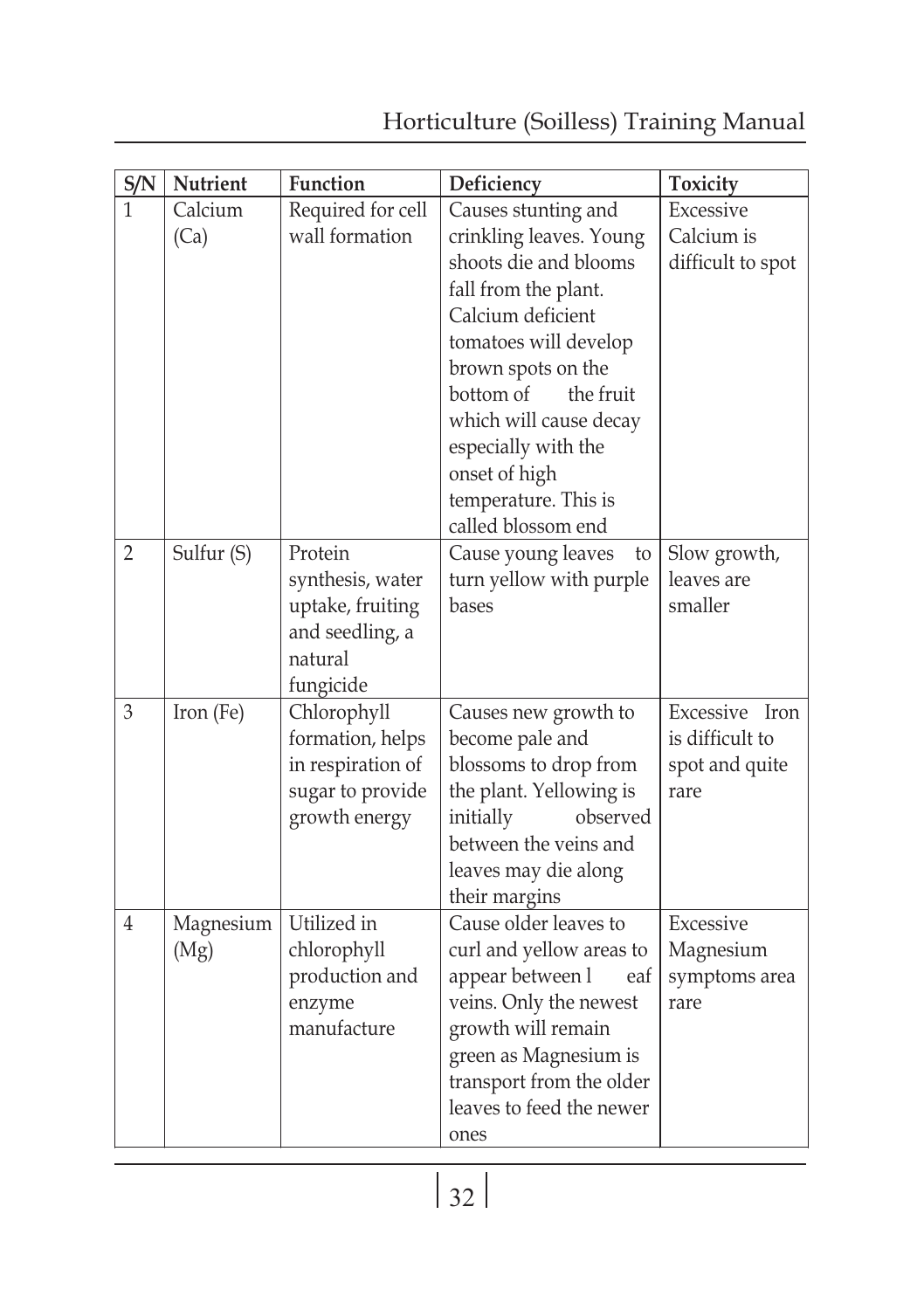|  |  | Horticulture (Soilless) Training Manual |
|--|--|-----------------------------------------|
|--|--|-----------------------------------------|

| 5  | Boron (B)          | Necessary for the<br>formation of cell<br>walls in<br>combination with<br>calcium                                                                                                                                                                                                                    | Results in brittle stems<br>and poor growth.<br>Stems may twist and<br>split. | Cause leaf tips<br>to become<br>vellow and die<br>off                   |
|----|--------------------|------------------------------------------------------------------------------------------------------------------------------------------------------------------------------------------------------------------------------------------------------------------------------------------------------|-------------------------------------------------------------------------------|-------------------------------------------------------------------------|
| 6  | Manganese<br>(Mn)  | A catalyst in the<br>growth process,<br>formation of<br>oxygen in<br>photosynthesis                                                                                                                                                                                                                  | Causes yellowing of<br>leaves between the<br>veins and failed<br>blooms       | Can reduce the<br>availability of<br>iron                               |
| 7  | Zinc (Zn)          | Utilized in<br>chlorophyll<br>production,<br>respiration and<br>nitrogen<br>metabolism                                                                                                                                                                                                               | Results in small leaves<br>with crinkled margins                              | May also<br>reduce the<br>availability of<br>iron                       |
| 8  | Molybdenum<br>(Mo) | Nitrogen<br>metabolism and<br>fixation                                                                                                                                                                                                                                                               | Small, yellow leaves                                                          | Cause tomato<br>leaves to turn<br>bright yellow<br>in rare<br>instances |
| 9  | Copper (Cu)        | Activates<br>enzymes,<br>necessary for<br>photosynthesis<br>and respiration                                                                                                                                                                                                                          | Causes pale, yellow<br>spotted leaves                                         | May reduce the<br>availability of<br>iron                               |
| 10 | Cobalt (Co)        | While Cobalt is<br>not known to be<br>directly required<br>by plants,<br>Nitrogen fixing<br>organisms that<br>help legumes like<br>beans and alfalfa<br>feed require<br>Cobalt in trace<br>amount. Cobalt<br>also contained<br>vitamin B<br>$-12.$<br>which is vital to<br>all the forms of<br>life. | N/A                                                                           | N/A                                                                     |

Note: Hydroponic nutrients come in all flavors; powders and liquids, single part, two-part, three-part and some. Selecting the best one for your application can be tricky but it is important to choose the one that is simple to use, inexpensive to own and effective at growing a wide variety of crops to their fullest potential without requiring additional supplements or stimulants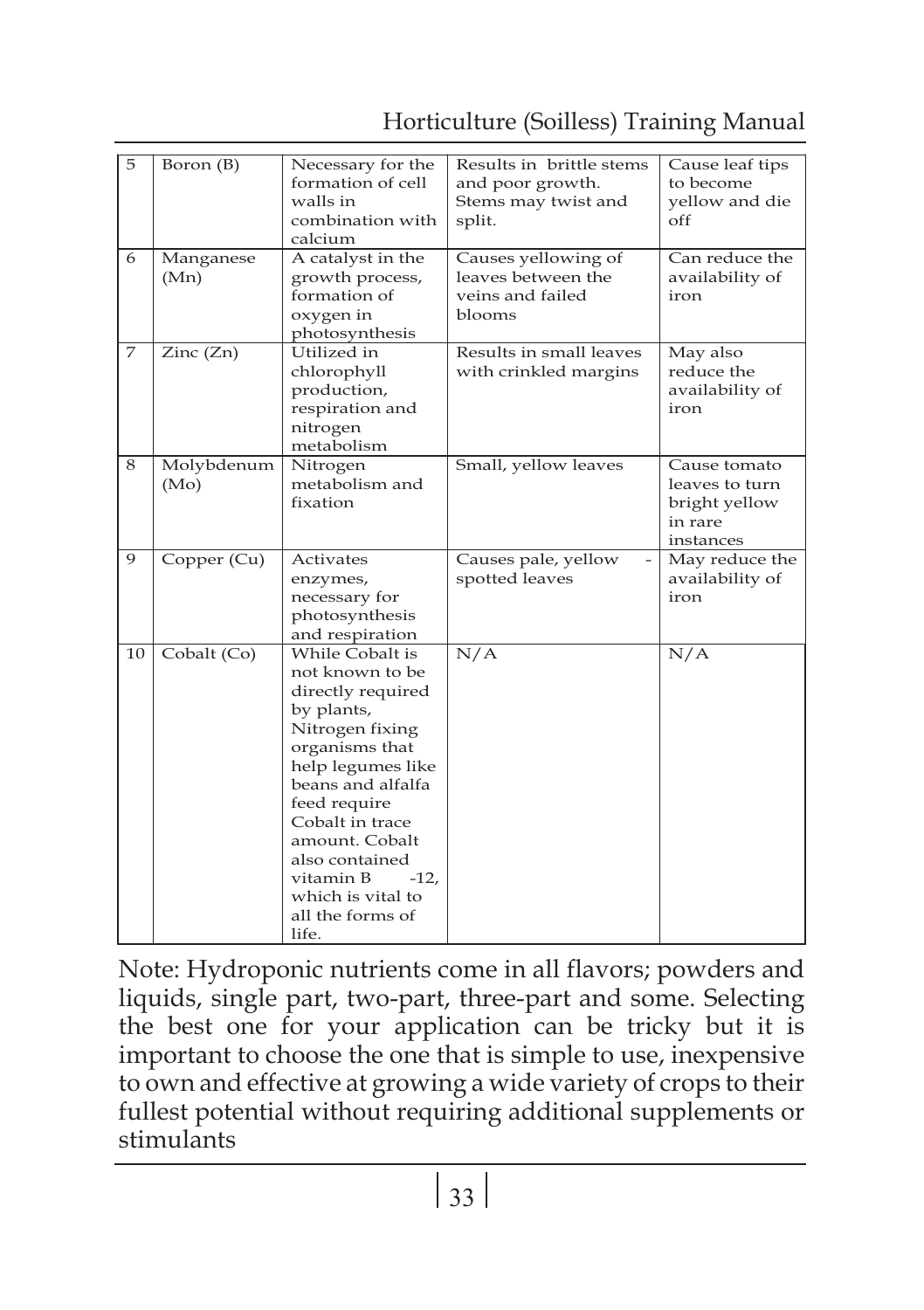# **COMMON PESTS AND DISEASES AND CONTROL**

Your number one priority as a hydroponics farmer is to keep your greenhouse healthy since it is very easy to prevent problems than it is to control them. The first rule in keeping your farm healthy is to keep it pest free and the simplest way to achieve this is to keep it clean. Many pests find their way into the greenhouse on the soles of muddy feet. You must be diligent in removing all debris, dust, dead or dying leaves, sickly plant and so on. Look for anything that can be as a breeding ground or as potential food for insect larvae or maturing adults. Naturally, most plants have in-built natural defenses against disease and pests, they are only as strong as their overall health. However, over or under feeding, excessive humidity, or lack of ventilation can all contribute to reducing the vigor of your garden and can open the door to disease and infestation.

## **Fungi, Algae and Disease**

Excessive moisture in the air, on the leaf, and within growing media are the major causes of fungi and mold outbreaks. Fungi are spread by spores that are carried aloft in the air. As a farmer, the first steps against fungi such as gray mold, powdery mildew, and damping off is to pay close attention to the following conditions that will readily allow spores to colonize.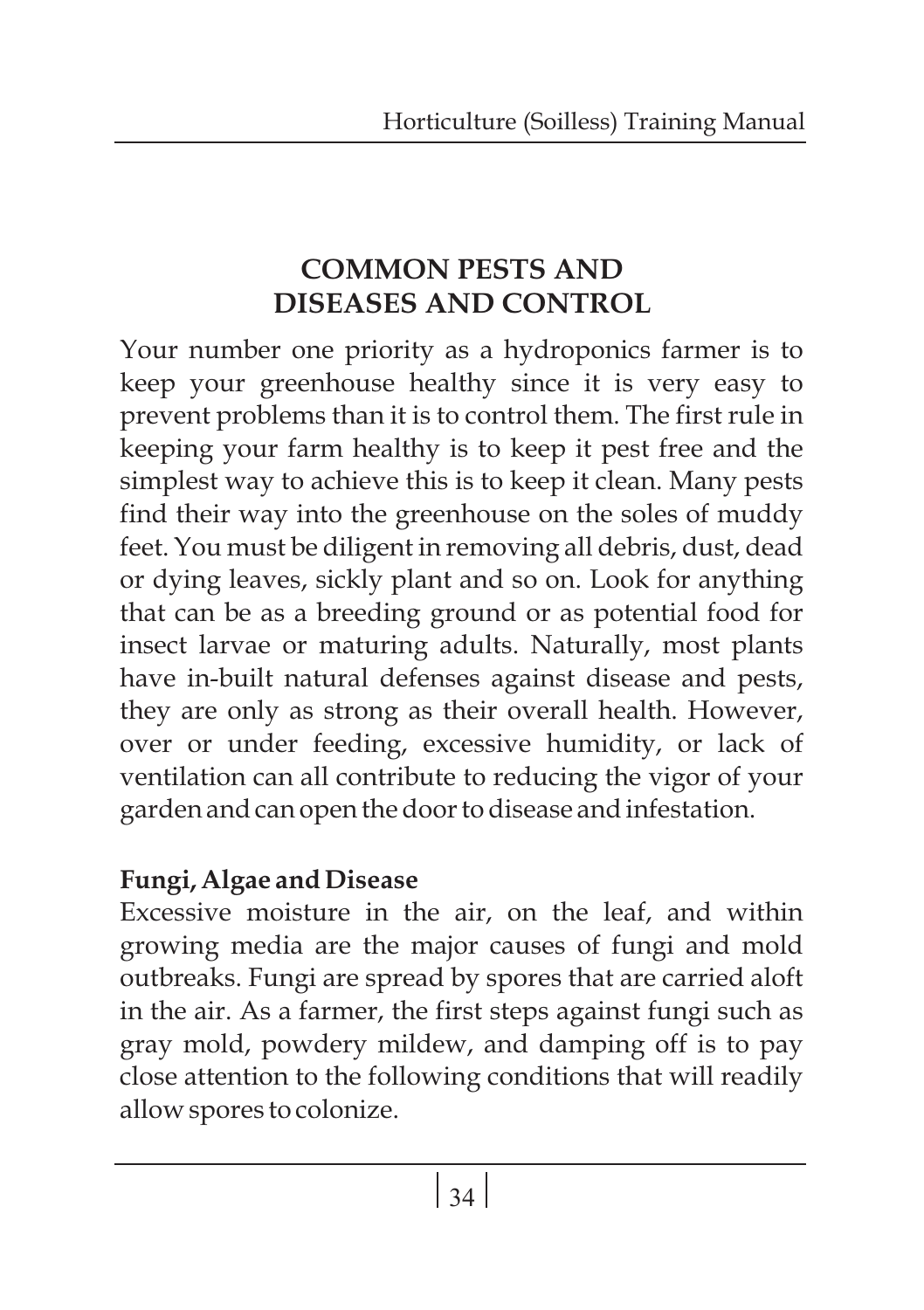- 1. Maintain low humidity 60-80%
- 2. Ensure proper ventilation
- 3. Remove all dead and dying leaf and stem
- 4. Never over-water when growing with media

However, in the event of fungi outbreak, even with preventative measures, you essentially have no choice but to employ a fungicide. Botrytis or gray mold is the most common fungi that plagues plants in hydroponics. Other common pests in hydroponics are bugs, whiteflies, spider mite, and aphids among others. These can be controlled by the use of insecticides.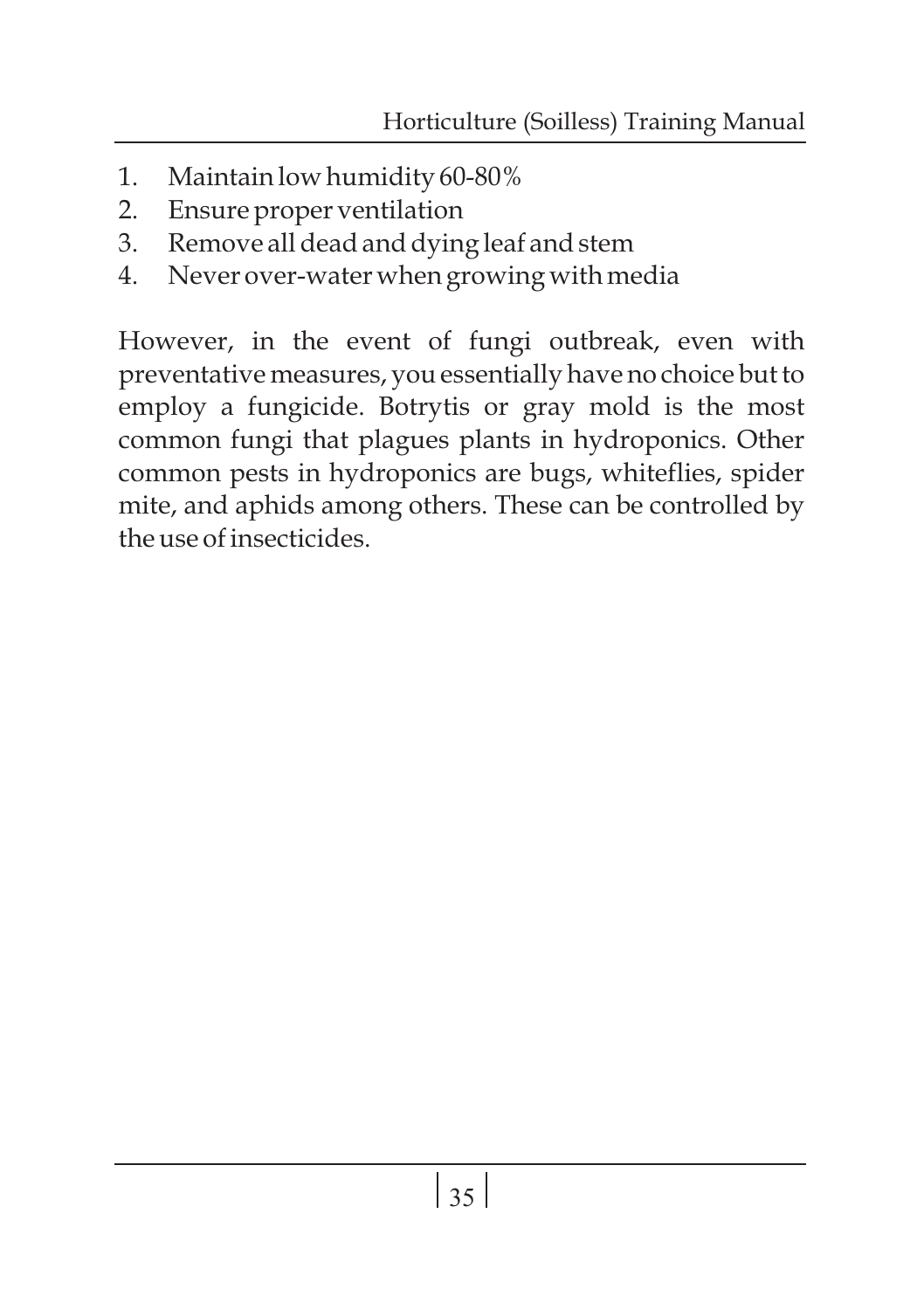# **REFERENCES**

- Ajibade, L. T., and Oyeniyi S. T. (2018). Soilless Farming A Key Player in the Realisation of "Zero Hunger" of the Sustainable Development Goals in Nigeria. *InternationalJournal of Ecological Science and Environmental Engineering*. 5(1), 1-7.
- Funzi (2021) *Vegetable Seedling Production,* Available at: *https://funzi.mobi/learn/vegetable-seedling-productionadvanced-course*(Accessed: 26th January 2021).
- Halder, S., Agüero, J., Dolle, P., Fernández, E., Schmidt, C., & Yang, M. (2018). *Perspectives of urban agriculture in Maputo and Cape Town*. Humboldt-Universität zu Berlin. A v a i l a b l e a t h t t p s : / / w w w . s l e berlin.de/files/sle/publikationen/S%20275-Maputo-Internet-Klein.pdf
- Koski, H., & Rangarajan, A. (2013). The Guide to Urban Farming in New York State. Available at https://www.researchgate.net/publication/257305405\_ Urban\_agriculture\_in\_the\_developing\_world\_A\_review
- Kuhns, J., Geoffriau, E., Vidal-Beaudet, L., Galopin, G., Orsini, F., Sanyè-Mengual, E., ... & Gianquinto, G. (2017, September). Training pioneering entrepreneurs in urban agriculture: MODULE 1 "Introduction to urban agriculture concept and types based on the URBAN GREEN TRAIN project experience. Available at https://ruaf.org/assets/2019/11/Module-1-